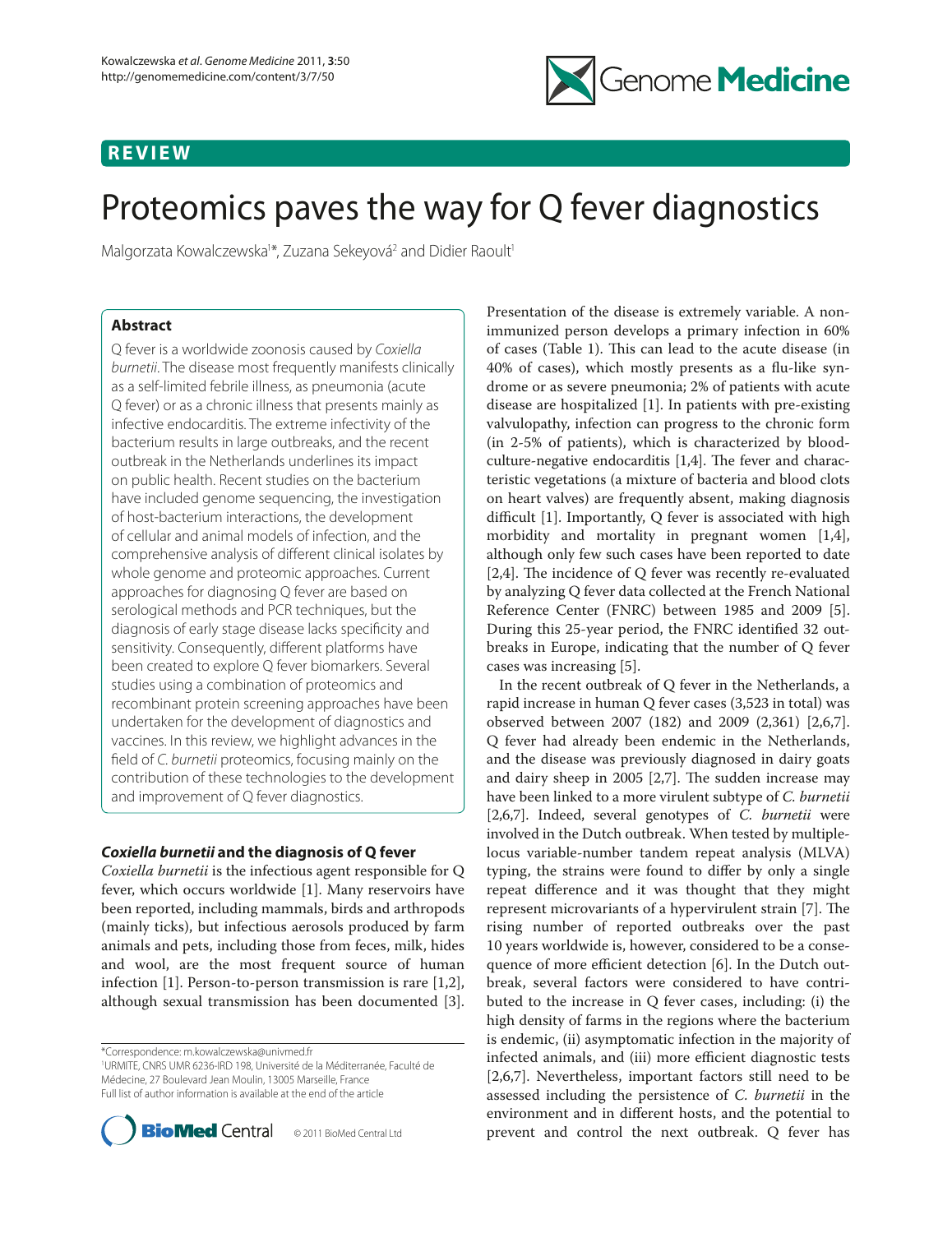| Immune response                                       | Acute phase                                                     | Chronic phase                                                    | Detection or exploration methods                                          |
|-------------------------------------------------------|-----------------------------------------------------------------|------------------------------------------------------------------|---------------------------------------------------------------------------|
| Cells                                                 | T lymphocytes                                                   | Fewer T lymphocytes (CD4/CD8)                                    | Flow cytometry                                                            |
| Total eradication of bacteria                         | No                                                              | No                                                               | gRT-PCR, gPCR                                                             |
| Granuloma formation                                   | Yes                                                             | No, large vacuole                                                | Immunohistochemistry                                                      |
| Detection of bacteria in<br>granuloma/large vacuole   | No, very weak                                                   | Yes                                                              | Immunohistochemistry and gRT-PCR, gPCR                                    |
| Antibody production                                   | IgG against phase I, IgM against<br>phase II                    | IgG, IgM, IgA against both phase I<br>and II                     | Serology (IFA)                                                            |
| Properties of monocytes from<br>convalescent patients | Able to kill C. burnetii and migrate<br>through the endothelium | Unable to kill C. burnetii or migrate<br>through the endothelium | gRT-PCR, gPCR targeting C. burnetii, apoptosis<br>detection (TUNEL assay) |
| Cytokines                                             | IFN-y and TNFa, mediated<br>through TLR4 activation             | $IL-10$                                                          | gRT-PCR targeting the specific cytokines                                  |
| Immune response                                       | <b>Efficient</b>                                                | Deleterious                                                      |                                                                           |

IFA, immunofluorescence assay; IFN-γ, Interferon-gamma; IgG, Immunoglobulin G; IgM, Immunoglobulin M; IgA, Immunoglobulin A; IL-10, Interleukin 10; qRT-PCR, quantitative real time polymerase chain reaction; qPCR, quantitative polymerase chain reaction; TLR4, Toll-like receptor 4; TNFα, tumor necrosis factor α; TUNEL, terminal deoxynucleotidyl transferase dUTP nick end labeling.

become a serious public health problem in many areas not previously known as endemic zones. The bacterium is highly infectious and, consequently, the Centers for Disease Control and Prevention (CDC) in the USA have classified it as a category B bioterrorism agent [8].

In the past decade, technological developments have contributed an improved understanding of some of the pathological aspects of the intracellular life-cycle of *C. burnetii* and the role of host immunity. The diagnosis of *C. burnetii* infection still lacks sensitivity and specificity, especially at the early stage of infection. Therefore, recent efforts have focused on identifying strain-specific or clinical-outcome-specific protein markers (Table 2). Here, we review recent studies on *C. burnetii*, focusing on the contribution of proteomic technologies to our understanding of *C. burnetii* infection and to the diagnosis of Q fever.

# *Coxiella burnetii*

#### **Bacteriology**

*C. burnetii* is a small (0.3-1 µm) obligate intracellular Gram-negative coccobacillus. The cell wall structure of this bacterium displays characteristics similar to those of Gram-negative bacteria, but does not stain reliably with Gram stain; for this reason, Gimenez staining has been used historically [9]. *C. burnetii* has been classified as a member of the  $\gamma$ -proteobacteria [1,8].

#### **Genetic variability of isolates**

Currently, the genome sequences of six *C. burnetii* strains (CBuG Q212, CBuK Q154, Dugway 5J108-111, RSA331, RSA493 and MSU Goat Q177) are available; Nine Mile RSA493 was the first *C. burnetii* genome to be sequenced [10,11]. *C. burnetii* isolates also harbor different plasmid types (QpH1, QpRS, QpDG or QpDV), which define

specific genovars [8]. It remains to be determined whether these plasmids are involved in virulence.

Voth *et al*. [12] suggested that *C. burnetii* plasmids play an important role in host-cell modifications [12]. Proteins encoded by plasmid QpH1 (such as CBUA0014) are translocated into the host cell by the Dot/Icm type IV secretion system (T4SS). Compared to those of other strictly intracellular bacteria, the *C. burnetii* genome harbors multiple copies of insertion sequence (IS) elements that are probably involved in genomic plasticity [13], but it possesses fewer pseudogenes, suggesting a recent genome reduction event [10]. The T4SS, together with genes encoding a large proportion of basic proteins, including ion exchangers that enable the bacterium to live in an acidic environment, are characteristic of the *C. burnetii* genome [10].

#### **Phase variation**

In addition to the reported genetic variability, antigenic variation due to different lipopolysaccharide (LPS) structures [3,14] and sugar compositions [15] is common among *C. burnetii* isolates. This is frequently referred to as phase variation. Smooth, full-length LPS is characteristic of isolates from naturally infected biological samples (phase I, virulent), whereas rough, truncated LPS is found in sub-cultured bacteria (phase II, avirulent). Unique *C. burnetii* carbohydrates have been identified and studied in detail [14,16]. Among these are 3-C(hydroxymethyl)-l-lyxofuranose, known as dihydroxystreptose (Strep), and 6-deoxy-3-methyl-D-gulopyranose, known as virenose (Vir), a unique marker of phase I virulent strains [14]. Recently, the virulent phase I and avirulent phase II variants of the Nine Mile RSA493 and RSA439 strains of *C. burnetii* were compared using tandem liquid chromatography mass spectrometry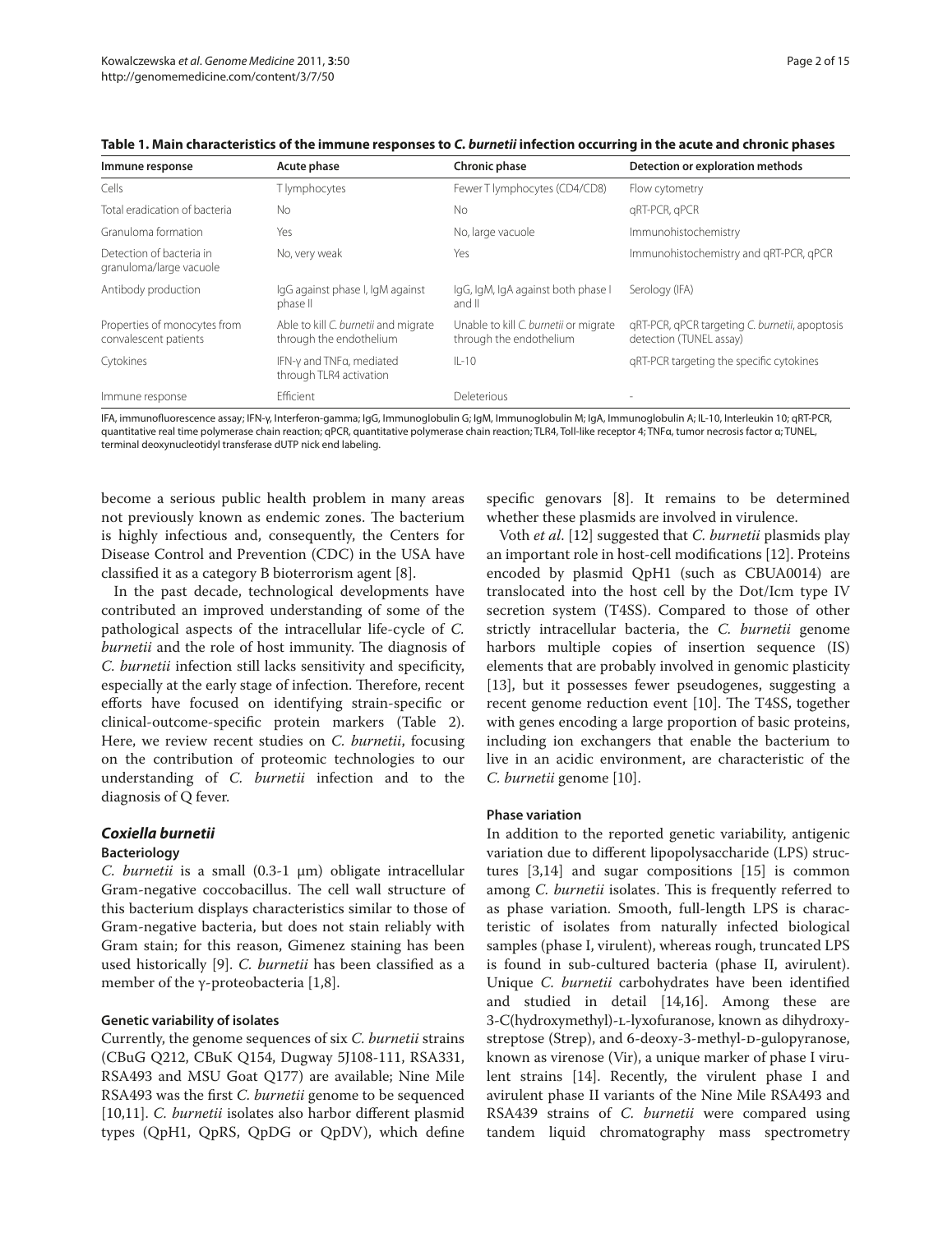| Protein<br>(locus-tag) | Identification                                                       | <b>MW</b><br>(kDa) | pl   | Protein<br>function                                                                                                          | Nature of<br>protein  | Peptide<br>signal<br>sequence                                           | Nature of<br>analyzed<br>samples                                                                                                  | DT     | Clinical<br>significance                                                                                              | Ref(s)               |
|------------------------|----------------------------------------------------------------------|--------------------|------|------------------------------------------------------------------------------------------------------------------------------|-----------------------|-------------------------------------------------------------------------|-----------------------------------------------------------------------------------------------------------------------------------|--------|-----------------------------------------------------------------------------------------------------------------------|----------------------|
| CBU_0952               | Acute disease<br>antigen A<br>(adaA)                                 | 25.9               | 8.67 | Unknown                                                                                                                      | Membrane              | <b>MKKLTVTFLTFI</b><br>SIFFAATAAFA                                      | Cb isolates                                                                                                                       | BT, IP | Marker of acute<br>Q fever                                                                                            | [31, 63]             |
| CBU_0612               | Putative<br>outer<br>membrane<br>chaperone<br>protein<br>(ompH, Skp) | 18.8               | 9.71 | Molecular<br>chaperone,<br>interacts with<br>unfolded<br>proteins                                                            | Membrane*             | MIKRLLSAICLS<br>VAMIWSVAA<br>VAQTVGLVD                                  | Patient sera, Cb NM<br><b>II TPE</b>                                                                                              | IP, RP | Marker of Q fever<br>endocarditis,<br>SP with Q fever<br>patients (general)                                           | [56, 57]             |
| CBU_0937               | Hypothetical<br>protein                                              | 51.4               | 8.99 | Unknown                                                                                                                      | Membrane              | <b>CVSGALSTT</b><br>LAST                                                | MTSKLVISALGL mAbs, Cb NM II TPE,<br>RP-based ELISA/HS                                                                             | IP, BT | Marker of Q fever [17,56,58]<br>endocarditis.<br>Marker of<br>phase II                                                |                      |
| CBU_1910               | Outer<br>membrane<br>protein<br>(com1)                               | 27.6               | 9.08 | Protein disulfide<br>oxidoreductase,<br>unknown role in<br>pathogenesis                                                      | Membrane              | MKNRLTALF<br>LAGTLTAGVAIA<br>APSQF                                      | mAbs, Cb NM II TPE                                                                                                                |        | IP, BT, RP SP with both<br>acute Q fever<br>and Q fever<br>endocarditis.<br>Marker of both<br>phase I and<br>phase II | [17,58,<br>65,67-69] |
| CBU_0236               | Elongation<br>factor Tu<br>$(tuf-2)$                                 | 43.5               | 5.32 | GTP-dependent<br>binding of<br>aminoacyl-<br>tRNA in protein<br>biosynthesis                                                 | Soluble* <sup>+</sup> |                                                                         | mAbs, TPE Cb NM<br>II, HS, AS (infected/<br>vaccinated guinea<br>pigs)                                                            | IP     | SP. marker of<br>acute Q fever                                                                                        | [31,58,<br>65,68]    |
| CBU 0092               | Tol-pal<br>system<br>protein<br>(YbgF)                               | 34.3               | 6.46 | Critical for<br>maintaining<br>integrity of<br>bacterial outer<br>membrane<br>Involved in<br>protein-protein<br>interactions | Membrane              | VSSALAALM<br>LSAPLTWADA                                                 | MRLIKMKIKTLC TPE Cb NM I and II<br>HS Q-fever (general),<br>AS (immunized<br>guinea pigs) protein<br>microarray                   | IP, RP | Phase II-specific<br>marker (early<br>diagnosis of<br>acute Q fever),<br>marker of Q fever<br>(general)               | [68, 69]             |
| CBU_0311               | Outer<br>membrane<br>porin<br>(Coxiella<br>porin P1)                 | 26.8               | 8.44 | Able to form<br>pore in lipid<br>bilayers                                                                                    | shown for<br>Cb NM I  | OM location ALCCLASAA<br><b>FAGGPD</b>                                  | Membrane* <sup>+</sup> METTTKLAIGVS ELISA and ELISPOT<br>based on RP/AS<br>IP: HS, and AS<br>(infected/vaccinated<br>quinea pigs) | RP, IP | Marker of Q fever<br>(general), marker<br>of acute Q fever;<br>applications for<br>drug and vaccine<br>development    | [31,67]              |
| CBU_1718               | Chaperonin<br>(Grol)                                                 | 58.284             | 5.14 | Protein folding,<br>ATP hydrolysis                                                                                           | Soluble <sup>+</sup>  |                                                                         | HS/TPE Cb NM II/<br>RP; IP HS, and AS<br>(infected/vaccinated<br>quinea pigs)                                                     | IP, RP | Marker of Q fever<br>(general), marker<br>of acute Q fever                                                            | [31.65]              |
| CBU_0229               | 50S<br>ribosomal<br>protein L7/<br>$L12$ (RpIJ)                      | 13.2               |      | 4.71 Binding site for Membrane <sup>†</sup> MAQLSKDDI<br>several factors in<br>protein synthesis                             |                       | LEAVANMSV<br><b>MDWDLVK</b><br>AMEEKFGVS<br><b>AQAAIAVAG</b><br>PVAGGEA | IP: HS, and AS<br>(infected/vaccinated<br>quinea pigs)                                                                            |        | BT, IP Marker of both<br>phase I and<br>phase II, marker<br>of acute Q fever                                          | [17, 31]             |
| CBU_0263               | DNA-<br>directed RNA<br>polymerase<br>subunit alpha<br>(rpoA)        | 35.5               |      | 5.61 DNA-dependent Soluble<br>RNA polymerase<br>transcription                                                                |                       |                                                                         | OMP fraction of Cb<br>NM II and CbuG_<br>Q212 II; Phase 1 HS<br>(chronic)                                                         | IP     | Marker of chronic<br>Q fever                                                                                          | [2,69]               |
| CBU_1916               | Universal<br>stress protein<br>family                                | 15.78              |      | 6.58 Stress response                                                                                                         | Soluble*              |                                                                         | OMP fraction of Cb<br>NM II and CbuG_<br>Q212 II; Phase 1 HS<br>(chronic)                                                         | ΙP     | Marker of chronic<br>Q fever                                                                                          | [1,69]               |

### **Table 2. Main protein candidates for serodiagnosis that have been cross-validated by proteomic studies**

I, phase I; II, phase II; AS, animal sera; BT, biotyping; *Cb*, *Coxiella burnetii*; DT, discovery technology; HS, human sera; IP, immunoproteomics; mAb, monoclonal antibody; MW, molecular weight; NM, Nine Mile; OM, outer membrane; OMP, outer membrane protein; p*I,* isoelectric point; RP, recombinant protein-based approaches; SP, seroreactive proteins; TPE, total protein extract.

Soluble (cytosolic). Membrane (having a signal peptide that directs protein to the cell membrane). \*More than two-fold more abundant in the LCV stage than in the SCV stage. † Proteins common to SCV and LCV.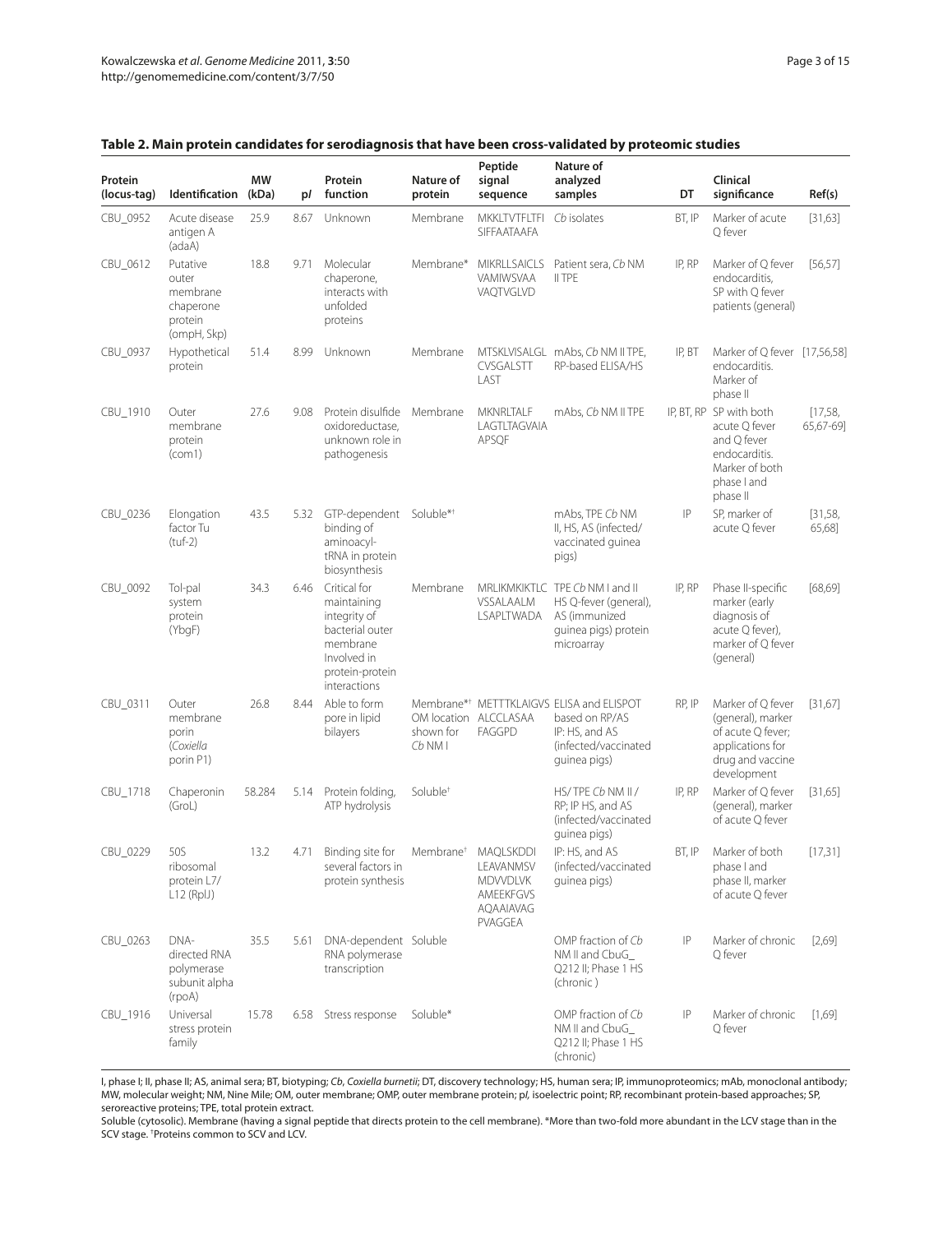(LC-MS/MS) [17]. This study allowed the identification of strain-specific and clinical-outcome-specific protein markers [17] (Table 3). A total of 235 and 215 nonredundant proteins were identified from phase I and II variants, respectively. The most interesting outcomes of this work were the identification of 17 proteins that are involved in LPS biosynthesis, the first identification of DotD protein of the T4SS, and finally the identification of two ankyrins (CBU\_0898 and CBU\_1482). Biomarkers of LPS phase I were identified and might contribute to development of more sensitive diagnostic tests [17].

# **Culture conditions**

*C. burnetii* is cultured in level 3 biosafety laboratory conditions. The bacterium can be propagated under laboratory conditions in cell lines [18] or in embryonated eggs [19, 20]. *C. burnetii* is able to infect various types of cells, including monocyte-macrophage systems and macrophage, fibroblast and epithelial cells [3,21]. The isolation of bacteria from clinical samples is carried out using the shell vial centrifugation technique [1]. *C. burnetii* was recently described as being cultivable in axenic medium (a medium that is free of contaminating organisms) under laboratory conditions [22]. The bacteria can be grown when incubated in a mesophilic atmosphere in an acidified citrate medium that is enriched with cysteine and casamino acids [22] and contains divalent metal cations. LimB (CBU\_1224a) , a unique *C. burnetii* lipoprotein identified using matrix-assisted laser desorption ionization-time of flight/time of flight MS (MALDI-TOF/ TOF MS), serves as surface receptor for such ions and may be involved in *C. burnetii* replication and pathogenesis [23]. Notably, the *C. burnetii* proteome includes a eukaryotic-like Δ24 sterol reductase homolog, CBU\_1206, which might be involved in the intracellular growth of the bacterium [24].

# **Host-bacteria interactions**

#### **Physiopathology**

Immune control of *C. burnetii* infection depends on T lymphocytes: chronic Q fever has been shown to develop preferentially in a nude mouse model that has a greatly reduced number of T cells [8]. In acute-phase disease, granuloma formation is a hallmark of an efficient immune response (Table 1), but *C. burnetii* is frequently missing from granulomas, resulting in the inability of PCR or immunocytochemistry tests to produce a positive diagnosis. In the chronic phase of infection, the immune response is inefficient or deleterious [8] (Table 1). The inoculum size, route of infection, host factors, and pathogenic potential of strains all play a role in the clinical presentation of acute Q fever [8]. Age, circadian rhythms and sex-related differences [25] may be involved in the development of the chronic form. Female sexual hormones (17-β-estradiol) are thought to have a protective role [8,26].

#### **Intracellular survival**

*C. burnetii*, an obligate intracellular bacterium, has evolved not only to survive but to thrive in the phagolysosome. The intracellular survival of *C. burnetii* is characterized by two distinct morphological forms: the large cell variant (LCV), which has evolved to persist within the acidified phagolysosome of monocytes or macrophages, and the 'spore-like' small cell variant (SCV), which can persist both in the phagolysosome and in extreme environmental conditions [27]. How *C. burnetii* mediates the establishment of the phagolysosomal-like compartment in which it resides and replicates is not well understood. We do know that bacterial protein synthesis is required for this process, suggesting that bacterial proteins directly influence the biogenesis of the *C. burnetii*occupied vacuole [28,29]. Some of these mechanisms have been elucidated using proteomics and molecular biology [28-31]. Both developmental forms (SCV and LCV) were analyzed by a combination of two-dimensional electrophoresis (2-DE) and MS after differential fractionation [31]. Fifty proteins were identified *in vitro* from cytoplasm from Vero cells that were infected with *C. burnetii* (Table 3), but their roles have not been determined [31,32]. A Dot/Icm-dependent translocation in host cytoplasm was demonstrated for only a few of these, including *Coxiella* effector proteins such as CpeA (CBUA0006), CpeB (CBUA0013), CpeC (CBUA0014), CpeD (CBUA0015), CpeE (CBUA0016) and CpeF (CBUA0023) [29,32]. The T4SS candidate proteins identified by proteomic approaches remains to be functionally validated [31,32]. The majority of the identified proteins were found to be important for the intracellular survival of bacteria and were involved in RNA and DNA processing [33], confirming the results of Coleman *et al*. [31]. Notably, most of the identified proteins had basic physicochemical properties and contained eukaryotic motifs (such as ankyrin repeat-containing domains (Anks)) [33]. When *Legionella pneumophila* was used as a surrogate host, several different *C. burnetii* Anks could be delivered into the host cells by the *L. pneumophila* T4SS, suggesting that *C. burnetii* T4SS effector proteins affect host cell signal transduction pathways [28,34]. Moreover, when ectopically expressed, the *C. burnetii* Anks localized to a variety of subcellular regions in mammalian cells [32]. An understanding of the trafficking and role of Anks and of the secretion of T4SS effectors could help in selective drug design.

# **Current approaches for diagnosis of Q fever**

The major issue for Q fever diagnosis is the non-specific clinical picture produced by the disease. Early stage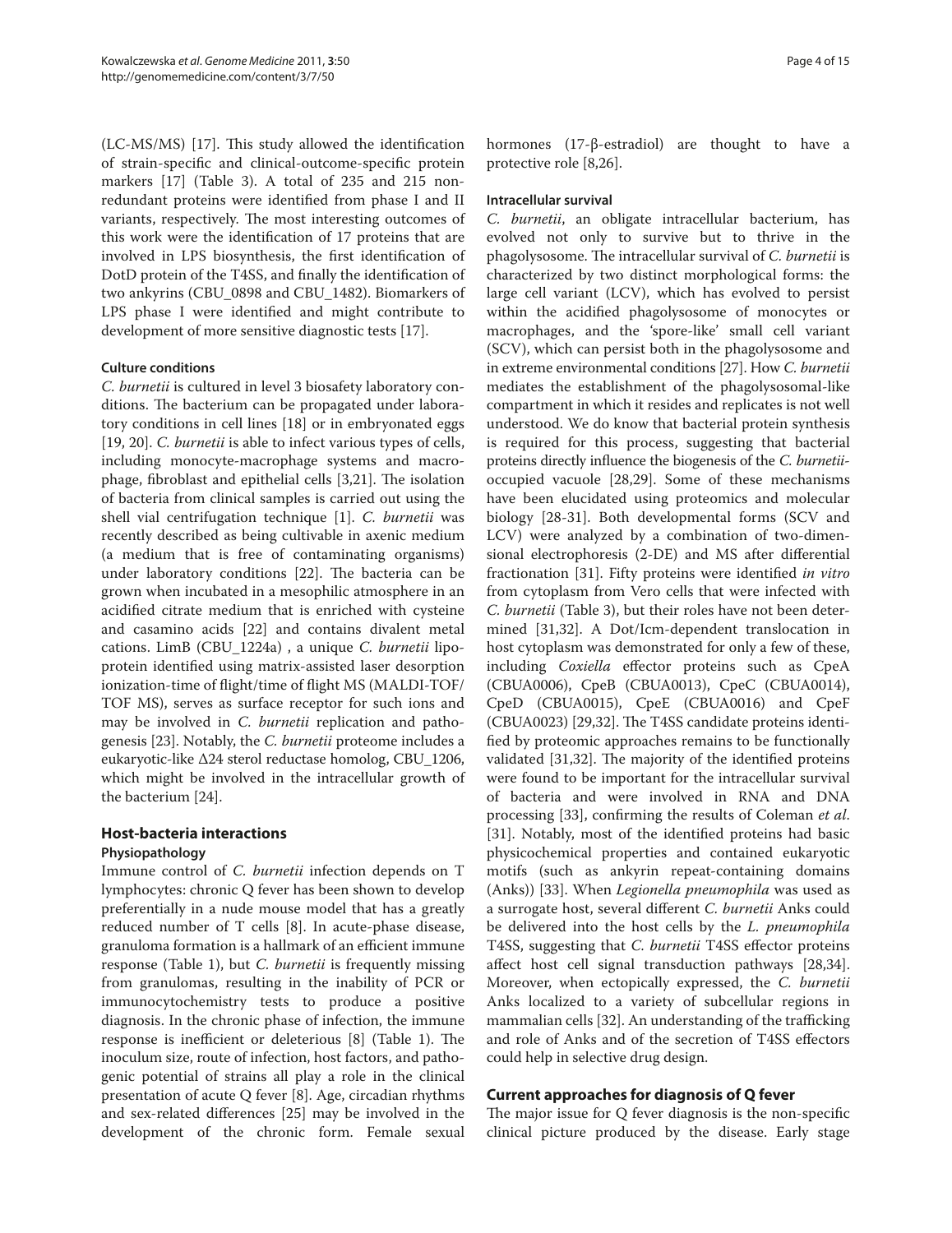# **Table 3. Proteomic approaches for** *C. burnetii* **biomarker selection**

| Approach                                                                                | Technique(s)                                                                                                     | Cb isolates<br>(culture<br>method*)                                                 | Sera/mAbs                                                                                                    | <b>Applications</b>                                                                             | Identified proteins                                                                                                                                                                                                                                                                                                                                | Ref(s)  |  |
|-----------------------------------------------------------------------------------------|------------------------------------------------------------------------------------------------------------------|-------------------------------------------------------------------------------------|--------------------------------------------------------------------------------------------------------------|-------------------------------------------------------------------------------------------------|----------------------------------------------------------------------------------------------------------------------------------------------------------------------------------------------------------------------------------------------------------------------------------------------------------------------------------------------------|---------|--|
| Biotyping                                                                               |                                                                                                                  |                                                                                     |                                                                                                              |                                                                                                 |                                                                                                                                                                                                                                                                                                                                                    |         |  |
| Detection of specific MALDI-TOF MS<br>markers for Cb<br>isolates                        |                                                                                                                  | Cb: RSA493, BUD, -<br>Priscilla (CYSEE)                                             |                                                                                                              | Optimization of<br>method for typing<br>Cb for specific strains<br>or clinical isolates         | RSA493-specific: CBU_1637, CBU_0401,<br>CBU_0394, CBU_1592, CBU_1378,<br>CBU_0403, CBU_0078, CBU_0961,<br>CBU_1698, CBU_0644, CBU_1055<br>Priscilla-specific: CBU_0149, CBU_0438,<br>CBU_0168, CBU_0745<br>BUD-specific: CBU_1989, CBU_2085                                                                                                        | [20,54] |  |
| Identification of Cb<br>strains and isolates                                            | MALDI-TOF MS                                                                                                     | Cb: NMI,<br>Australian QD,<br>M44, KAV, PAV,<br>Henzerling, Ohio<br>(CYSEE)         |                                                                                                              | Cb isolate typing or<br>diagnosis                                                               | Mass spectral peaks (1000-6000 Da),<br>species-selective and strain-specific                                                                                                                                                                                                                                                                       | $[55]$  |  |
|                                                                                         | Proteome of Cb NM   2-DE and nanoLC-ESI TPE Cb RSA493,<br>MS/MS, LC-MALDI<br>TOF/TOF MS, MALDI-<br><b>TOF MS</b> | NMI(CC)                                                                             |                                                                                                              | Markers of early<br>stage infection,<br>and therapeutic<br>or vaccine<br>development            | 197 distinct proteins.<br>Vir and Strep: CBU_0691, CBU_0683<br>SP: CBU_0091, CBU_0109, CBU_0395,<br>CBU_0867, CBU_1221, CBU_1268,<br>CBU_1718, CBU_1910                                                                                                                                                                                            | $[19]$  |  |
| In silico prediction<br>of OMPs and<br>identification of Cb<br>(NM I) LP                | Bioinformatics                                                                                                   | Cb RSA493<br>genome<br>sequence                                                     |                                                                                                              | Vaccine<br>development or<br>serodiagnosis                                                      | 21 predicted OMPs and 9 LP; LP: CBU_1190<br>(LolA), CBU_1829 (LolB)                                                                                                                                                                                                                                                                                | [59]    |  |
| Proteome of Cb<br>strain NM phase II                                                    | 2-DE, 2D SDS-tricine<br>PAGE, MALDI-TOF                                                                          | TPE $Cb$ NM II (CC, $-$<br>Vero)                                                    |                                                                                                              | Markers of active Cb<br>infection, serology<br>or therapeutic<br>development                    | Proteins involved in Cb pathogenesis and<br>survival mechanisms (NM II)                                                                                                                                                                                                                                                                            | $[94]$  |  |
| Proteome of Cb I<br>and II                                                              | LC-MS/MS                                                                                                         | Cb NM I and II<br>(CYSEE)                                                           |                                                                                                              | Phase I and phase II<br>distinct biomarkers,<br>serology or<br>biotyping (blood<br>transfusion) | 150 proteins reported (p/ >9.5); virulence<br>type I and T4SS: CBU_0884, CBU_0085,<br>CBU_0318, CBU_0744, CBU_1099,<br>CBU_1352, CBU_0338, DotD protein<br>(CBU_1643); Anks: CBU_0898, CBU_1482; 7<br>enzymes involved in LPS phase I synthesis:<br>CBU_0676, CBU_0678, CBU_0674,<br>CBU_0681, CBU_0682, CBU_0683,<br>CBU_0691, CBU_0846, CBU_1657 | [17]    |  |
| Cb secretome                                                                            | Tricine-SDS<br>PAGE, ESI-MS/MS,<br>bioinformatics                                                                | Cb NM II (CC,<br>Vero)                                                              | Cytoplasmic<br>fraction from<br>infected Vero<br>cells                                                       | Characterization<br>of T4SS, drug<br>development                                                | 50 T4SS effector candidates: CBU_1440,<br>CBU_0312, CBU_1091, CBU_1386,<br>CBU_1518, Orf145, QpH1_p21, CBU_1297,<br>CburD_01001397                                                                                                                                                                                                                 | $[33]$  |  |
| Two Cb strains,<br>subproteome<br>(OMPs) and<br>candidate proteins<br>for serodiagnosis | Tris-Tricine SDS-<br>PAGE, doubled<br>SDS-PAGE, IP 2-DE,<br>MALDI TOF/TOF                                        | Cb strains NM<br>RSA 493 II (acute)<br>and CbuG_Q212<br>II (chronic), (CC,<br>Vero) | OMP-enriched<br>fraction, 1 HS<br>(chronic)                                                                  | Subproteome of<br>Cb. chronic O fever<br>markers                                                | 86 identified OMPs.<br>SP: htpB, CBU 0236, CBU 0263, CBU 1471,<br>CBU_0572, CBU_0235, CBU_1916,<br>CBU_0612, CBU_0937                                                                                                                                                                                                                              | [56]    |  |
| Immunoproteomics or serology                                                            |                                                                                                                  |                                                                                     |                                                                                                              |                                                                                                 |                                                                                                                                                                                                                                                                                                                                                    |         |  |
| Candidate proteins<br>for acute Q fever<br>serodiagnosis                                | IP/serodiagnosis                                                                                                 | 17 Cb strains (CC)<br>(BGM or L929)                                                 | RP ada (rada),<br>AS immunized<br>with rada                                                                  | Marker of acute Q<br>fever                                                                      | adaA (CBU_0952)                                                                                                                                                                                                                                                                                                                                    | [31,63] |  |
| Identification of Cb<br>cell-variant-specific<br>common SCV/LCV<br>proteins             | IP (2-DE, MALDI-TOF)                                                                                             | Purified SCVs and<br>LCVs                                                           | <b>HS</b><br>(convalescent-<br>phase, acute<br>Q fever), AS<br>from infected<br>or vaccinated<br>guinea pigs | Subunit vaccines<br>or serodiagnostics<br>for acute Q fever,<br>unique SCV/LCV<br>markers       | Proteins that are differentially expressed in<br>SCV and LCV forms.<br>SP: CBU_1718, CBU_0236, CBU_0229,<br>CBU_1943, CBU_1416, CBU_0952,<br>CBU_0963, CBU_0737, CBU_0497,<br>CBU 1200                                                                                                                                                             | $[31]$  |  |
| SP for serodiagnosis<br>of Q fever<br>endocarditis                                      | IP (2-DE/MALDI-TOF) TPE Cb NM II (CC,                                                                            | Vero)                                                                               | $HS$ (acute $Q$<br>fever or IE Q<br>fever)                                                                   | Markers of chronic<br>Q fever (IE),<br>serodiagnosis                                            | CBU_0612, CBU_0480                                                                                                                                                                                                                                                                                                                                 | $[57]$  |  |

*Continued overleaf*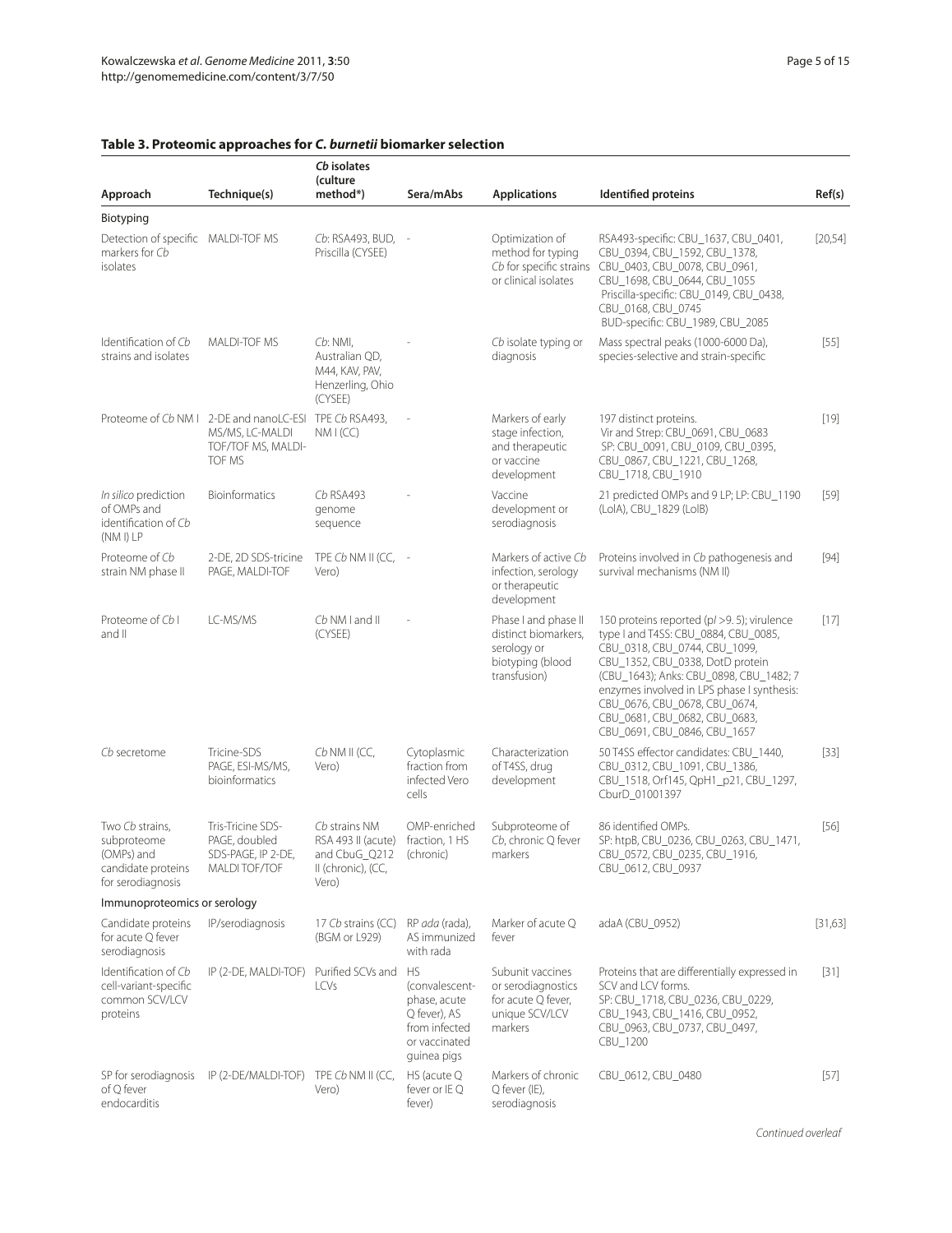#### **Table 3. Continued**

| Approach                                                                 | Technique(s)                                                                  | Cb isolates<br>(culture<br>method*)                           | Sera/mAbs                                                                                                                    | <b>Applications</b>                                                                    | <b>Identified proteins</b>                                                                                                                                                                                                                                                                  | Ref(s) |
|--------------------------------------------------------------------------|-------------------------------------------------------------------------------|---------------------------------------------------------------|------------------------------------------------------------------------------------------------------------------------------|----------------------------------------------------------------------------------------|---------------------------------------------------------------------------------------------------------------------------------------------------------------------------------------------------------------------------------------------------------------------------------------------|--------|
| Identification of Cb<br>proteins reacting<br>with Cb mAbs                | IP (2-DE/MALDI-TOF)<br>RP-based ELISA                                         | TPE Cb NM II (CC,<br>Vero)                                    | Specific mAbs;<br>HS acute or<br>chronic (IE)                                                                                | Markers of chronic<br>O fever (IE).<br>serodiagnosis                                   | Q fever markers (general): CBU_1910,<br>CBU 0236<br>Chronic Q fever marker (IE): CBU_0937                                                                                                                                                                                                   | $[58]$ |
| SP for early<br>serodiagnosis of Q<br>fever                              | IP (2-DE, LC-MS/MS)<br>(pH 5-8, pH 3-10;<br>phase I and phase II<br>antigens) | TPE Cb NM I and<br>II (CC, L929), Cb<br>NM RSA4931<br>(CYSEE) | AS from<br>immunized<br>quinea pigs                                                                                          | Markers of early<br>stage acute Q<br>fever, serodiagnosis<br>or vaccine<br>development | Phase-I-specific SP: CBU 1706, CBU 12190,<br>CBU_0495, CBU_0780, CBU_0955,<br>Phase-II-specific SP: CBU 1290, CBU 0235,<br>CBU_0215, CBU_0572, CBU_1398,<br>CBU_0236, CBU_0092, CBU_1241,<br>CBU 1396, CBU 1227, CBU 0481,<br>CBU_0299, CBU_0481, CBU_0495,<br>CBU 0482, CBU 0937, CBU 0236 | [68]   |
| RP-based approaches                                                      |                                                                               |                                                               |                                                                                                                              |                                                                                        |                                                                                                                                                                                                                                                                                             |        |
| Candidate RPs for<br>O fever vaccine<br>development and<br>serodiagnosis | TAP products<br>and expression of<br>selected SP                              |                                                               | HS (acute,<br>chronic phase<br>vaccine)                                                                                      | Serodiagnosis<br>or vaccine<br>development                                             | SP: CBU_0008, CBU_0381, CBU_0612,<br>CBU_0781, CBU_1115, CBU_1143,<br>CBU_1157, CBU_1249, CBU_1853,<br>CBU 1869<br>Top candidates: CBU 0781 (AnkG),<br>CBU_1115 (lipoprotein), CBU_1143 (YajC)                                                                                              | [66]   |
| Candidate RPs for<br>O fever vaccine<br>development and<br>serodiagnosis | Protein microarray                                                            |                                                               | HS O fever<br>(general)                                                                                                      | Markers of Q fever<br>(general)                                                        | SP: CBU_1910, CBU_0891, CBU_0109,<br>CBU_1143, CBU_0612, CBU_0092,<br>CBU 0545, CBU 1398, CBU 0630,<br>CBU_1513, CBU_1719, CBU_0229,<br>CBU 0653                                                                                                                                            | [69]   |
| Candidate RPs for<br>O fever vaccine<br>development and<br>serodiagnosis | ELISA (HS), ELISPOT<br>(AS)                                                   | 11 RPs, Cb NM<br>RSA4931                                      | HS O-fever<br>(IFA-positive,<br>convalescent),<br>HS chronic<br>(transgenic<br>mice,<br>immunized<br>with Cb NM<br>RSA493 I) | Subunit vaccine<br>development,<br>serodiagnosis                                       | SP: CBU 1910, CBU 1716, CBU 612,<br>CBU 718, CBU 311                                                                                                                                                                                                                                        | [67]   |
| Identification of<br>$Cb$ SP                                             | IP (2D, LC-MS),<br>tripartite fusion RP                                       | TPE Cb (I and II<br>Henzerling strain)<br>(CC, Vero)          | HS O fever<br>(general)                                                                                                      | Serodiagnosis<br>or vaccine<br>development                                             | SP: CBU 0091, CBU 0109, CBU 0395,<br>CBU_0867, CBU_1221, CBU_1268,<br>CBU 1718, CBU 1910<br>Six RP(Cb II): GroEL, Com1, RecA, EF-Tu,<br>OmpA-like and FtsZ                                                                                                                                  | [65]   |

I, phase I; II, phase II; adaA, acute disease antigen A; AS, animal sera; *Cb*, *Coxiella burnetii*; IE, infective endocarditis; HS, human sera; IP, immunoproteomics; LP, lipoproteins; MAb, monoclonal antibody; MW, molecular weight; nanoLC-ESI MS/MS, nano liquid chromatography-electrospray ionization mass spectrometry; NM, Nine Mile; OM, outer membrane; OMP, outer membrane protein; RP, recombinant protein; SP, seroreactive proteins; TAP products, transcriptionally active PCR products, TPE, total protein extract; Vir and Strep: synthesis of virenose and streptose.

\*CYSEE, cultured on yolk sacs in embryonated eggs; CC, cultured in cell lines.

detection of *C. burnetii* lacks specificity and is not sensitive enough for diagnosis of acute Q fever [35]. Moreover, the serological profiles of acute and chronic Q fever differ [5]. In acute cases, immunoglobulin M **(**IgM) is produced against phase I and II variants, and patients will have immunoglobulin G (IgG) antibodies against phase II antigens. In chronic Q fever, high levels of IgG against phase I and II antigens are produced [5] and persist for months or years after the initial infection. Increased IgG and immunoglobulin A (IgA) antibodies against phase I antigens are also often indicative of chronic Q fever [36]. In the early stage of infection (<10 days), the specific antibodies remain undetectable [37]. The prevalence of auto-antibodies, including antibodies similar to those seen in cases of rheumatoid arthritis and lupus, presents another problem in Q fever diagnosis [21].

#### **Direct diagnosis**

The laboratory diagnosis of Q fever depends on the stage of disease (acute or chronic), which in turn determines which sample should be used for analysis: blood, cerebrospinal fluid, bone marrow, cardiac valve biopsy, vascular aneurysm or graft, bone biopsy, liver biopsy, milk, placenta, fetal specimens in cases of abortion, or cell culture supernatants [38]. The choice of technique also depends on the available laboratory capabilities and on the clinical presentation of disease.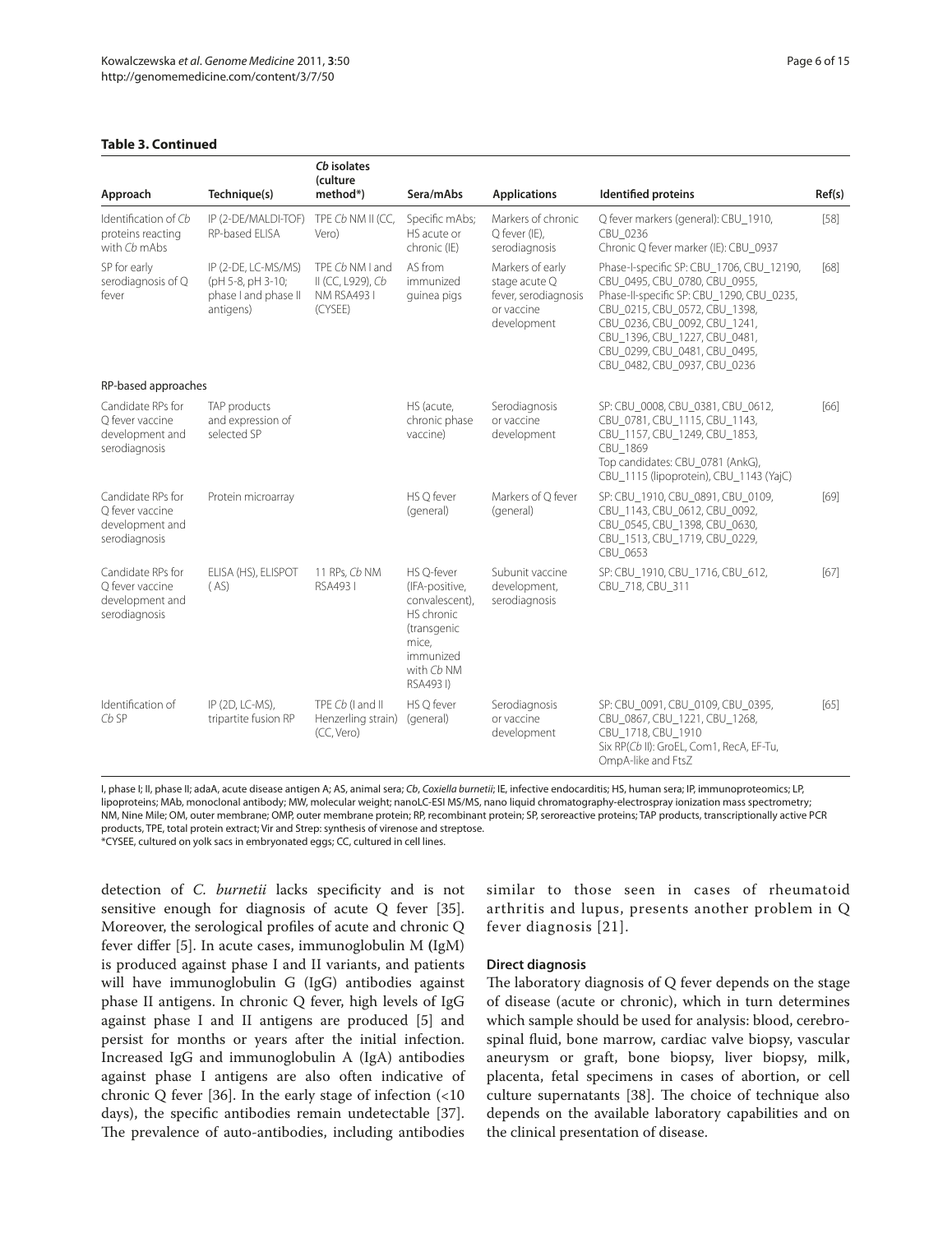#### **Immunodetection**

In patients with chronic Q fever who are undergoing treatment, immunodetection of *C. burnetii* in fresh tissue samples or samples after formalin fixation and paraffin embedding may be very useful [1]. Several techniques can be employed: either an immunoperoxidase technique or immunofluorescence with polyclonal or monoclonal antibodies is frequently used [1]. New diagnostic tools, including autoimmunohistochemistry [39] and immunohistochemical peroxidase-based methods, have been reported for the diagnosis of blood culture-negative endocarditis [1]. The specificity of immunodetection is strongly correlated to the quality of the antibodies used.

#### **Molecular tests**

Several PCR-based assays have been developed in the past decade [1,37,40,41]. Although lacking sensitivity, PCR targeting the *htpAB*-associated repetitive element, which is present in 20 copies in the genome of *C. burnetii* [10], is routinely used to detect bacteria in cell cultures and clinical samples from both acute and chronic Q fever patients [1]. Light cycler nested-PCR (LCN-PCR) has been optimized for the early diagnosis of acute Q fever [40] when antibodies are absent [37]. This test, together with serology, is recommended in the first 2 weeks of acute Q fever [37]. Real-time quantitative PCR assay targeting the multicopy insertion sequences IS1111 and IS30a is also highly specific and sensitive [40,41]. Detection of the *adaA* gene (encoding acute disease antigen A) can be used to confirm acute Q fever [1]. Overall, PCR is useful for detecting *C. burnetii* in the early course of infection, following antigen shedding in livestock, or when applied to biopsies from patients with chronic Q fever. Molecular testing is generally recommended in addition to serology [2] but the possibility of reagent contamination leading to false-positive results is its major drawback [2,42,43].

#### **Serology**

The microbiological diagnosis of Q fever is usually based on serology and most commonly uses an indirect immunofluorescence assay (IFA) [2,5]. The cut-off for serological titres was first established in 1994 [44] but has been revised recently [5]. The diagnosis of Q fever is performed using different methods: a complement fixation test with commercially available antigen preparations combined with real-time PCR [45], enzyme-linked immunosorbent assay (ELISA) [46], IFA, and nested PCR [46]. ELISA helps in the diagnosis of Q fever after the fifth day of infection, whereas PCR is an efficient diagnostic tool during the first few days of infection [46].

According to guidelines for Q fever diagnosis, combined approaches, including PCR  $(\leq 7)$  days) and IFA (≥7 days), are strongly recommended in the early phase of infection [5,37,47] (Figure 1). In the case of chronic Q fever, especially with endocarditis, a positive result from systematic serological testing has been included as a major criterion in the modified Duke criteria [48]. When cross-reactivity with *Legionella micdadei* [49], *Bartonella* [50] and *Rickettsiae* [51] is observed, immunoblotting with adsorbed cross-reacting antigens is recommended.

The InoDiag automated fluorescence multiplexed antigen microarray method [52] has been compared with the IFA reference method for the detection of *C. burnetii* IgM. The advantages of the InoDiag technique are speed of analysis, the need for only a small quantity of sampled serum  $(5 \mu l)$  and multiplexing [53]. The sensitivity and specificity obtained by automated assay for diagnosis of the acute form were excellent, and the serological parameters obtained for serodiagnosis of Q fever endocarditis were also adequate [52]. This is a first step towards IFA standardization [52,53].

#### **Proteomics**

Recent technological developments in the field of molecular medicine have moved beyond genomics and transcriptomics to proteomics, with the goal of characterizing the impact of disease and therapy on cellular networks. Advances in proteomics-based research provide potential for the development of efficient diagnostic and therapeutic assays (Figure 1). Depending on the availability of clinical samples (storage, standardization and cohort), methods for proteomic analysis include mass spectrometry (MS), gel-based proteomics, 2-DE, differential gel electrophoresis (DIGE), immunoproteomics, recombinant protein-based arrays, and methods for the analysis of post-translational modifications (PTMs).

#### **MS-based approaches**

Several recent proteomics studies have been undertaken to identify clinical biomarkers that facilitate the accurate detection of the infectious agent, and offer new insights into inter- or intra-species relatedness. Several attempts have been made to characterize the whole proteome of *C. burnetii*, aiming to identify biomarkers that are useful in diagnosis or vaccine production for different strains or isolates (Table 3) [19,20,54]. These studies have helped to determine appropriate conditions for MS analysis, focusing on different matrices that can be used (such as αcyano-4-hydroxycinnamic acid is a good matrix choice for samples with molecular weight (MW) <10,000 Da; sinapinic acid is an appropriate matrix choice for samples with MW >10,000 Da; or 2,5-dihydroxybenzoic acid is a good a matrix choice for hydrophobic compounds) and the nature of the sample (such as intact bacterial cells, cell-free extracts). Altogether, these studies have improved the MS-based laboratory pipeline.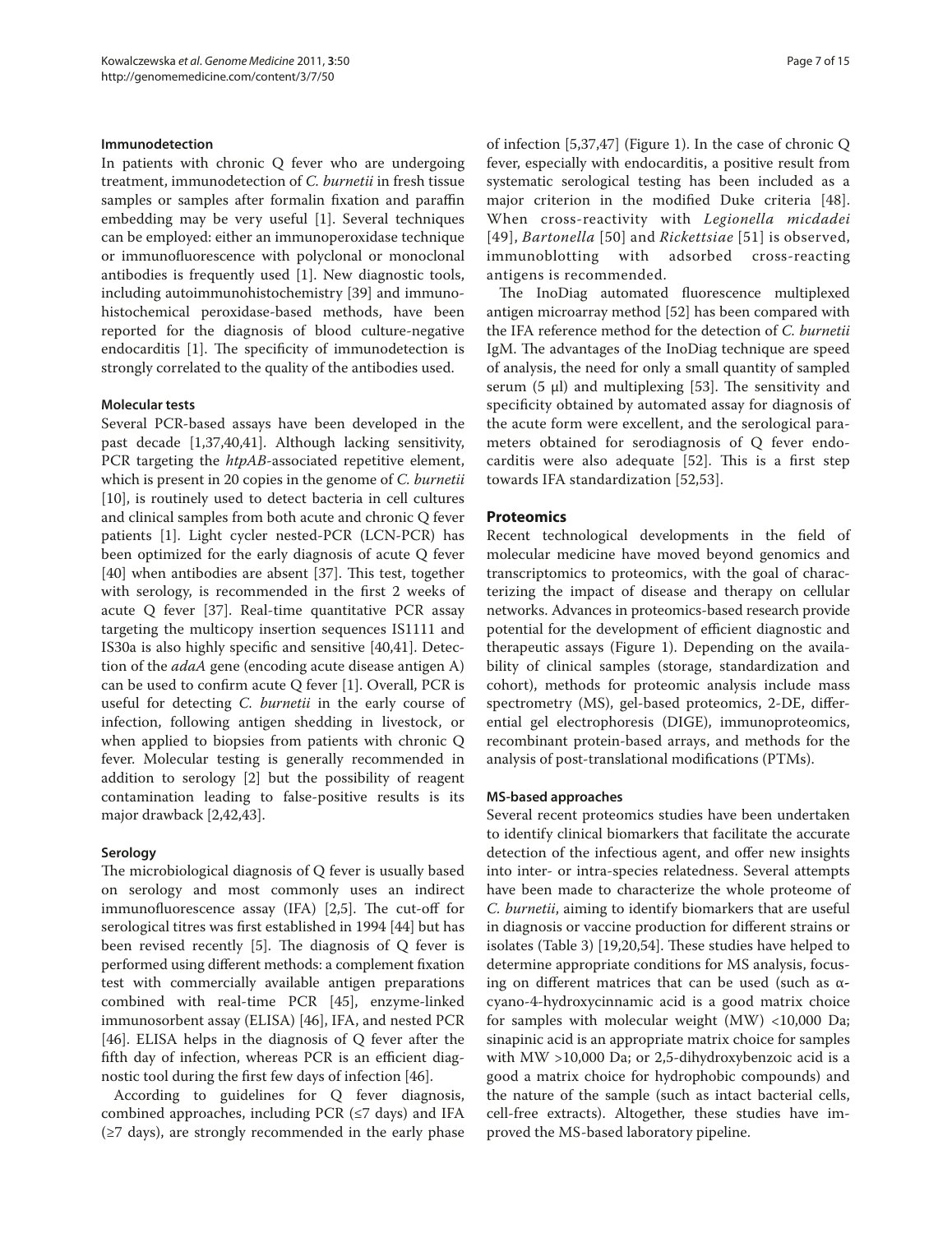

Characteristic and reproducible MS fingerprints containing unique biomarker profiles have also been obtained. This approach was applied for *C. burnetii* strain and phase identification by two independent laboratories for strains NMI, Australian QD, M44, KAV, PAV, Henzerling and Ohio [55] and for strains RSA493, BUD and Priscilla [20,54]. The method was validated by the prediction of samples in an independent test set with 100% sensitivity and specificity for five out of six strain classes [55]. Differences in the ion-signal profiles of three isolates, RSA493, BUD and Priscilla, were observed for peptides in the mass range 3-18 kDa [20,54]. In the recent work of Papadioti *et al*. [56], the outer-membrane protein (OMP) fractions of *C. burnetii* strains Nine Mile RSA 493 and CbuG\_Q212 (phase II) were compared using sodium dodecyl sulphate-polyacrylamide gel electrophoresis (SDS-PAGE) combined with MS/MS analysis. Markers of chronic Q fever, such as CBU\_0612 and CBU\_0937, were identified [56-58] with agreement to predicted *in silico C. burnetii* OMPs [59].

When compared with conventional phenotypic and molecular identification methods, the implementation of MS in clinical laboratories could improve both the speed and sensitivity with which human pathogenic infections are diagnosed [60,61]. Nevertheless, proteomic approaches

such as MALDI-TOF should not completely replace traditional diagnostic techniques in clinical microbiology, even though these traditional approaches have a number of shortcomings including the need for time-consuming biochemical and antibiotic sensitivity tests [60]. Recently, Hernychova *et al*. [62] demonstrated that *C. burnetii* can be identified rapidly at the species level by MALDI-TOF. To date, however, no routine method for the identification of *C. burnetii* clinical isolates has been shown to be fully reliable, probably because of the restrictions in culturing and handling *C. burnetii*. Further optimization of *C. burnetii* culture on solid media should facilitate its improved identification by routine biotyping.

#### **Immunoproteomics**

Despite the availability of sensitive and specific laboratory tests, the diagnosis of Q fever remains difficult. Moreover, a differential diagnosis to distinguish chronic (mainly endocarditis) from acute Q fever is greatly needed. Thus, several immunoproteomic studies, combining the use of combine 2-DE immunoblots and MS, have set out to find specific biomarkers of Q fever for the development of accurate diagnostic tools (Tables 2 and 3).

To date, only a few studies have investigated the possibility of differentiating between acute and chronic Q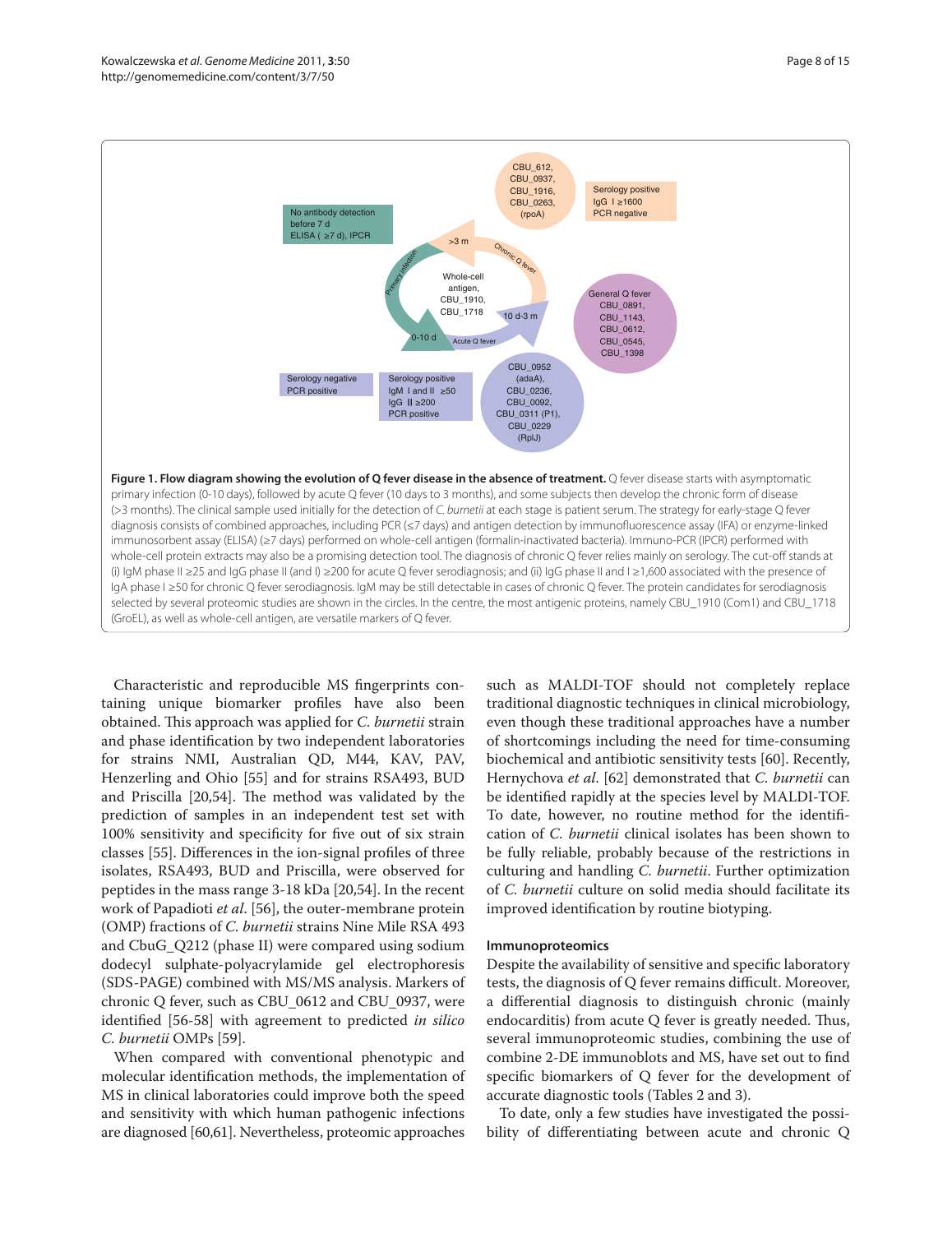fever [57,58,63]. Several markers have been proposed: (i) a marker of acute Q fever, adaA (CBU\_0952) [63], and (ii) CBU\_0612 (OmpH) and CBU\_0480 (an arginine repressor), which were identified as promising markers for patients with Q fever endocarditis [57]. In another study, Q feverspecific proteins, namely the CBU\_0937 protein, the OMP Com1 (CBU\_1910) and elongation factor Tu (CBU 0236) were found to be discriminated by monoclonal antibodies [58]. Two of these proteins (CBU\_0937 and CBU\_1910) were cloned, expressed and tested by ELISA with sera from patients with acute and chronic Q fever [58]. Com1 (CBU\_1910) has been widely studied [31,57,64-67] and is currently used for seroimmunological screening. Although tests using these immunoreactive proteins (CBU\_0937 and CBU\_1910) were neither sensitive nor specific enough for routine clinical application, the serological parameters for Com1 protein (CBU\_1910) were cross-validated [58] and were in the same range as those reported by Beare *et al*. [66]. Moreover, Papadioti *et al*. [56] also demonstrated the seroreactivity of proteins CBU\_0937 and CBU\_0612 by two-dimensional immunoblot performed with serum from a patient with chronic Q fever [56].

Recent work by Deringer *et al*. [68] has raised the possibility of early- and late-stage serodiagnosis. These authors evaluated the IgG-specific response in a guinea pig model following vaccination with the Nine Mile strain of *C. burnetii*. Nine novel seroreactive *C. burnetii* proteins were identified (Table 3). Furthermore, several immunoreactive proteins from this study were identified in other studies as being immunoreactive with human Q fever sera [31,57,66,69]. This study did not, however, identify specific protein markers for each phase (I and II) separately. Notably, the identification of seroreactive *C. burnetii* proteins with low homology to other proteins seems to be promising for serodiagnosis because of the likelihood of low cross-reactivity. However, the low similarities of CBU\_0937 with proteins in other bacteria were not sufficient for it to be considered useful as a specific marker. The serological operating parameters for Q fever serodiagnosis using CBU\_0937 showed low sensitivity, even though the specificity was acceptable [58]. For patients with acute Q fever and endocarditis, the results were in the same range, indicating the low diagnostic potential of CBU\_0937 [56,58].

Multiplexed biomarker protein patterns have a significantly higher positive predictive value (PPV) for disease discrimination. Immunoproteomic studies have been used to build a library of potential diagnostic or vaccine-related protein targets in several bacterial species: *Chlamydia trachomatis* [70-72], *Helicobacter pylori* [73-77], *Francisella tularensis* [78-82], *Shigella flexnerii* [83,84], *Tropheryma whipplei* [85,86] and *Bartonella henselae* [87,88]. Indeed, recent technological progress has enabled high-throughput, large-scale screening in miniaturized formats, such as protein microarrays. The laboratory pipeline could be enhanced by the validation of discovered diagnostic value (Figure 2). Some of the comprehensive studies performed on selected immunoproteomic targets were previously performed using molecular approaches. One such study involved *H. pylori* urease, which has diagnostic value (in the<sup>13</sup>C urea breath test (UBT) and in UBT-C13/UBT-C14 urease activity-based tests) and is a vaccine candidate [74]. In addition, these immunoproteomic studies were not applied for routine diagnostics, but contributed to the selection, and in some cases validation, of specific biomarkers. Immunoproteomics is time consuming, but has been an important first step in biomarker discovery. Further progress will probably depend on the miniaturization of clinical assays and the use of recombinant proteins.

# **Screening of recombinant proteins**

Proteomics focuses on the large-scale study of an organism's proteins, particularly their structures, functions and expression. After the identification and subsequent verification of specific protein biomarkers, their utility as highly reliable, specific diagnostic markers can be investigated using complementary methods to previously used biological tests. The combination of immunoproteomic methods with protein expression and validation techniques provides an ideal basis for this highly demanding challenge (Figure 2). The study of Chao *et al*. [65] is an example of the integration of complementary technologies. Eleven protein candidates were selected using an immunoproteomic approach, and six (hsp60, Com-1, RecA, EF-Tu, OmpA-like protein and FtsZ) were successfully cloned [65], but these proteins were not tested for their diagnostic potential [65]. Other studies investigated diagnostic value using serodiagnostic screening with recombinant proteins [66,67,89]. Highthroughput screening for the selection of serodiagnostic candidates has recently been performed [66,69]. Transcriptionally active PCR products (TAP products) corresponding to 1,988 *C. burnetii* open reading frames (ORFs) were tested using a protein microarray [66]. In total, 75% of the full-length proteins were produced using an *in vitro* transcription and translation system, and these were screened with sera from patients with Q fever and with sera from vaccinated individuals [66]. Fifty strongly immunoreactive protein candidates were proposed as serodiagnostic markers, including several previously identified proteins [31,57,64,65,67], Ank and multiple hypothetical proteins [66]. The top ten candidates, and the most reactive hypothetical membrane-associated protein CBU\_0089, are listed in Table 3 [66]. In a study from the same group [67], all 11 of these recombinant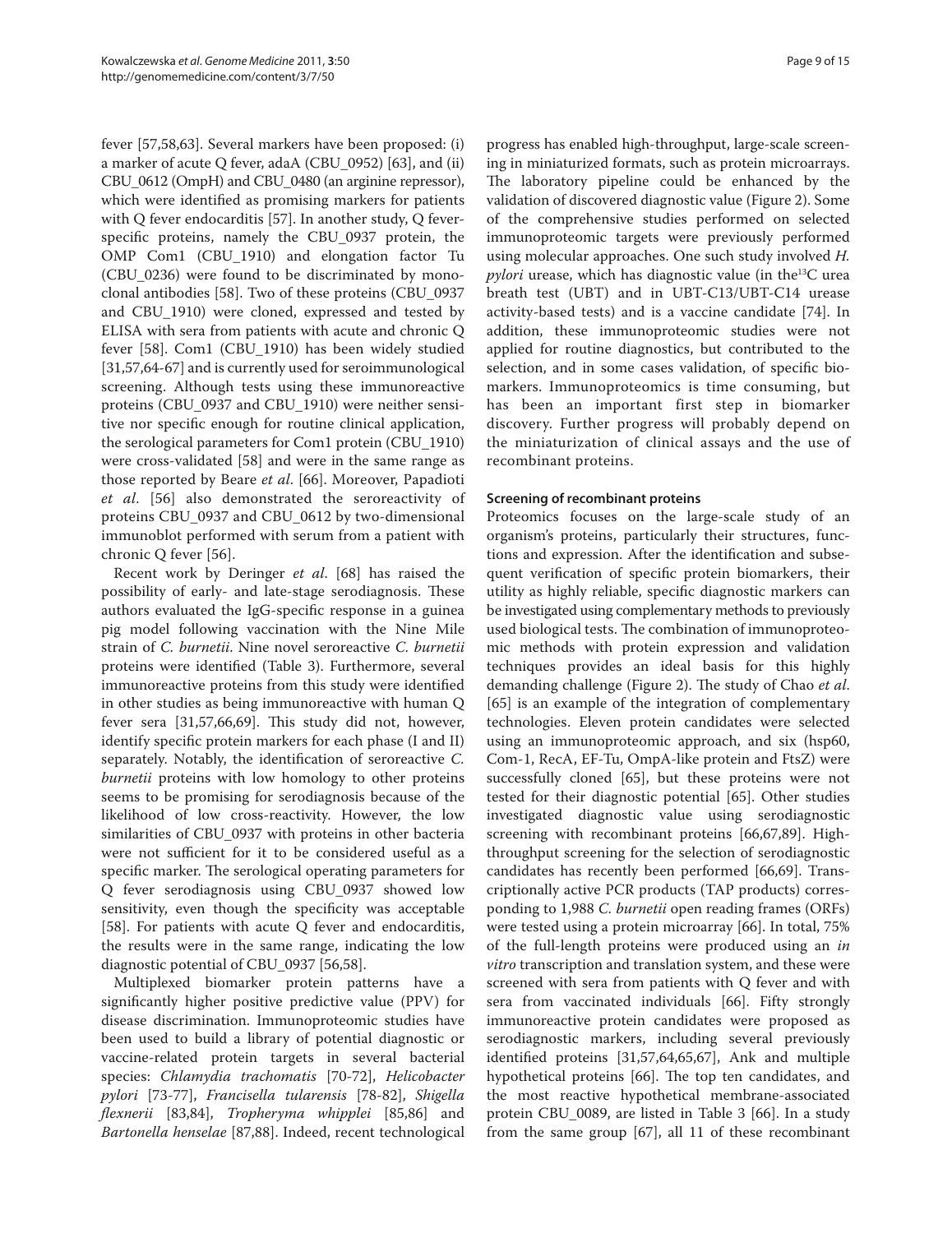

reactive antigen with high specificity [69]. Among the With the recent development of axenic solid culture for *C. burnetii*, however, the laboratory isolation of strains from blood- culturenegative samples associated with endocarditis (chronic Q fever) or from a variety of other samples such as blood or rhinopharyngeal swabs (acute Q fever) might be possible. The sample or bacterial products are subjected to analysis by matrix-assisted laser desorption ionization-time of flight/time of flight mass spectrometry (MALDI-TOF/ TOF MS). Colonies of *C. burnetii* are picked from solid medium, cocrystallized with matrix, and processed for MALDI TOF MS analysis. The obtained MS spectra are analyzed against an available database, which allows identification of the bacteria. In parallel, classical phenotypic identification methods, including Gimenez- or Gram-staining of bacteria and biochemical tests, can be applied to confirm the identity of bacteria. **(b)** Laboratory pipeline for immunoproteomics. The wholecell protein extract or fraction (such as sarcosyl-insoluble fraction, containing mainly membrane proteins) is resolved on two-dimensional (2D) acrylamide gels. The resolved proteins are stained (using silver nitrate or Coomassie blue) or transferred onto nitrocellulose or polyvinylidene fluoride (PVDF) membranes and then processed for immunoblotting with sera. The sera are from patients or animals with Q fever (general, acute or chronic Q fever) and from naïve subjects (control group). The immunoblots are analyzed and compared to silver-stained gels (using commercially available software). This analysis can be improved by statistical methods (such as principal component analysis (PCA)), which allows more discriminating spot selection. All the selected spots are subjected to MS identification. In some studies, the best targets are validated by using different approaches, such as recombinant-based enzyme-linked immunosorbent assay (ELISA) or protein array. **(c)** Laboratory pipeline for recombinant protein-based approaches. The large-scale recombinant protein systems allow a high level of genome coverage (>75% of predicted open reading frames (ORFs)). *C. burnetii* proteins are expressed using *Escherichia coli* or acellular translation systems (such as the rapid translation system (RTS)). Expressed and/or purified recombinant proteins are transferred to arrays and screened with serum samples from patients and control subjects. Seroreactivity is detected using a fluorescently labeled antihuman IgG antibody. The arrays are read using a laser confocal scanner and the signal intensity of each protein is quantified. The results are analyzed and normalized using statistical tools. The normalized intensity is shown according to a color scale. The top seroreactive proteins are selected by using a determined cut-off.

**Figure 2. Proteomic technologies used in applied research on**  *C. burnetii* **pathogenesis.** Several proteomic approaches have been used to identify biomarkers of Q fever or to characterize the proteome of *C. burnetii*. **(a)** Laboratory pipeline for biotyping. Biotyping of *C. burnetii* is not yet applied routinely because of restrictions in manipulating the organism, which is a potential bioterrorism agent.

proteins were able to differentiate a majority of IFApositive sera from IFA-negative sera, but the reaction was stronger when sera from patients with endocarditis was used rather than sera from patients with acute Q fever. In the study by Vigil *et al*. [69], 84% of the entire proteome was expressed using a rapid translation system and screened with serum samples from 40 acute Q fever patients and 20 healthy individuals [69]. Only 21 antigens reacted strongly with IgG antibodies from infected *C. burnetii* patients [69]. Of these, 13 were specific to *C. burnetii* and eight cross-reacted with sera from healthy blood donors. As expected, CBU\_1910 was the most

identified proteins, several had already been identified in other studies and tested in a proof-of-principle diagnostic assay [31,57,58,66,68]. The results from Vigil *et al.* [69] and Beare *et al.* [66] showed similar ranges of reactivity for the best candidate protein biomarkers (CBU\_1910, CBU\_0891, CBU\_1143, CBU\_0612, CBU\_0545, and CBU\_1398).

In addition, several biomarkers were selected using immunoproteomic studies [31,57,68] and were reported to be promising proteins for Q fever serodiagnosis. In a large-scale comprehensive study, only about 1% of the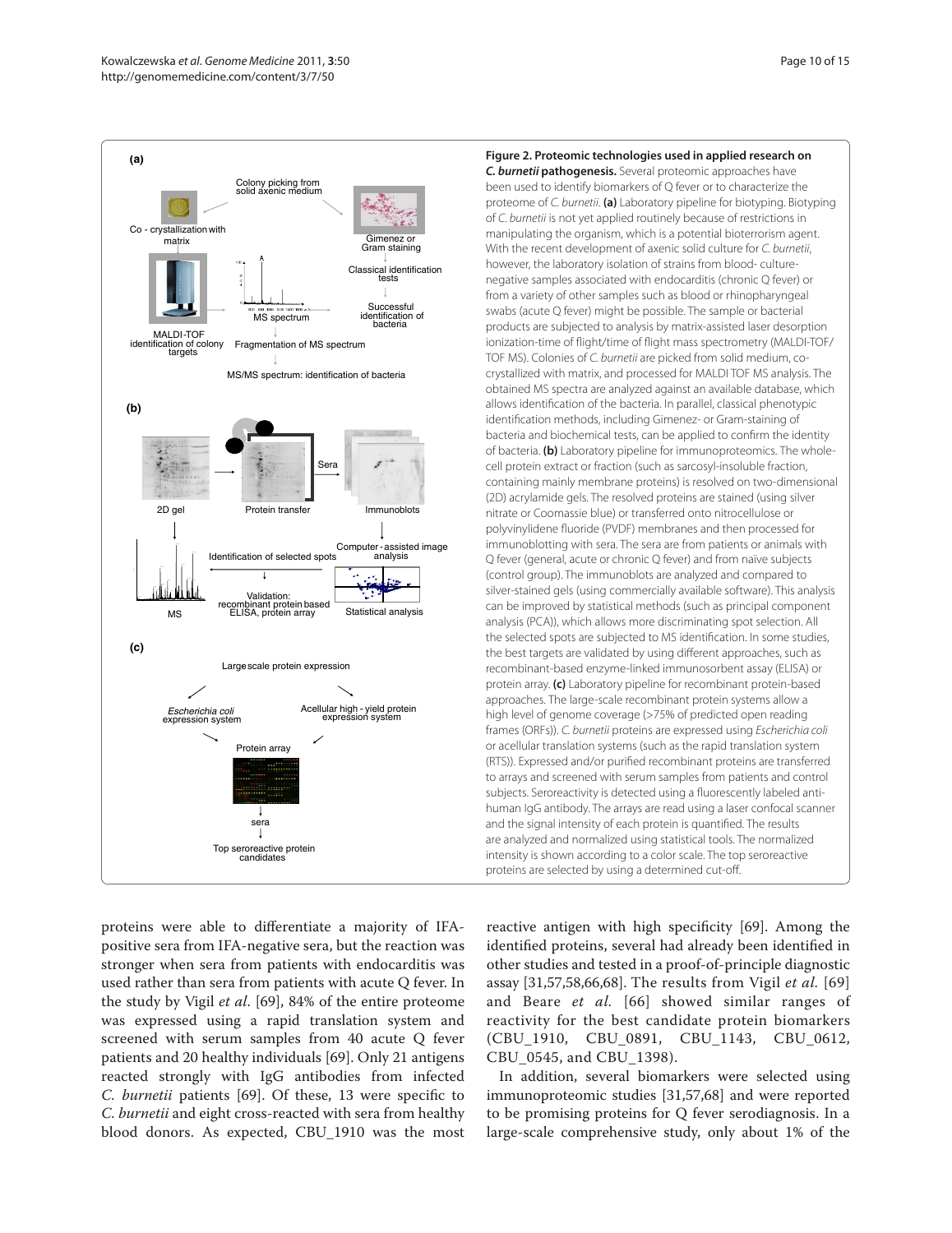Page 11 of 15

| <b>Technical approach</b>                              | Advantages                                                                                                                                                                 | <b>Limitations</b>                                                                                                                                                                |  |  |  |
|--------------------------------------------------------|----------------------------------------------------------------------------------------------------------------------------------------------------------------------------|-----------------------------------------------------------------------------------------------------------------------------------------------------------------------------------|--|--|--|
| MS-based approaches                                    |                                                                                                                                                                            |                                                                                                                                                                                   |  |  |  |
| Biotyping                                              | • MALDI-TOF MS has several applications in diagnosis<br>and clinical microbiology, including the identification of<br>bacteria and characterization of bacterial proteomes | • When several bacterial species are present (such as<br>Streptococcus spp. or anaerobic Gram-negative bacteria in<br>addition to C. burnetii) poor mass-peak signals may result, |  |  |  |
|                                                        | • Selection of protein targets for diagnostic, vaccine or<br>therapeutic development                                                                                       | which may not be distinguished from the signals produced<br>by the culture medium                                                                                                 |  |  |  |
|                                                        | • Applicable to a variety of samples: including bacterial<br>colonies, clinical samples such as blood cultures or urine,<br>and environmental samples                      | Limitations in C. burnetii handling (such as level 3 biosafety<br>laboratory needed, difficulties of culturing an intracellular<br>bacteria)                                      |  |  |  |
|                                                        | • Availability of commercial database (includes 1,660<br>bacteria isolates and 66 cell types)                                                                              | Blood culture is slow (with slow-growing bacteria) or<br>negative (for example in cases of blood-culture-negative<br>endocarditis caused by C. burnetii) and insufficiently       |  |  |  |
|                                                        | • Low cost and easy handling compared with classical<br>phenotype-based bacterial identification                                                                           | sensitive (for example when the patient has previously<br>received antibiotics)                                                                                                   |  |  |  |
| SDS-PAGE coupled to nano-LC<br>proteome identification | · In general, better coverage and sensitivity when<br>compared with MALDI-TOF MS                                                                                           | Requires culture of the pathogen, for C. burnetii this involves<br>labor-intensive purification from eukaryotic cells and                                                         |  |  |  |
|                                                        | · Identification of low molecular weight proteins                                                                                                                          | processing of samples                                                                                                                                                             |  |  |  |
|                                                        | • Suitable for investigations of PTMs                                                                                                                                      | Labor-intensive, time-consuming                                                                                                                                                   |  |  |  |
|                                                        |                                                                                                                                                                            | Requires skilled operators                                                                                                                                                        |  |  |  |
|                                                        |                                                                                                                                                                            | Costly                                                                                                                                                                            |  |  |  |
| Immunoproteomics<br>(2-DE coupled to MALDI-TOF)        | • Low cost<br>• Resolved proteins contain PTMs that can be visualized on                                                                                                   | Requires the culture and purification of C. burnetii in a level<br>3 biosafety laboratory, and is labor-intensive                                                                 |  |  |  |
|                                                        | gels (isoforms)                                                                                                                                                            | Requires large samples                                                                                                                                                            |  |  |  |
|                                                        | • Robust and suitable method for biomarker selection                                                                                                                       | • Variable findings can result, depending on culture                                                                                                                              |  |  |  |
|                                                        | • Can provide an individual profile of reactivity for each                                                                                                                 | conditions, strains, technology and operator skills                                                                                                                               |  |  |  |
|                                                        | patient sample                                                                                                                                                             | Differences between 2D stained gels and immunoblots                                                                                                                               |  |  |  |
|                                                        | • Can be used with monoclonal antibodies                                                                                                                                   | Limitations with 2-DE in resolving basic membrane proteins,<br>and low and high MW proteins                                                                                       |  |  |  |
|                                                        |                                                                                                                                                                            | In general, low genome coverage (5-30% of total predicted<br>ORFs)                                                                                                                |  |  |  |
| Recombinant protein-based approaches                   |                                                                                                                                                                            |                                                                                                                                                                                   |  |  |  |
| Protein array                                          | • Does not require the culturing or handling of C. burnetii                                                                                                                | Escherichia coli system produces proteins without their<br>PTMs (phosphorylations, glycolysations), which are known<br>to be antigenic                                            |  |  |  |
|                                                        | Miniaturized systems require small amounts of clinical<br>samples (such as 1-2 µl sera) and allows high-throughput                                                         |                                                                                                                                                                                   |  |  |  |
|                                                        | screening (>75% of total predicted ORFs)                                                                                                                                   | Misfolded or multimeric proteins may not be recognized                                                                                                                            |  |  |  |
|                                                        | • Low cost, does not require specific operator skills                                                                                                                      | Requires costly laboratory equipment (fluorescent scanner<br>and spot robot)                                                                                                      |  |  |  |
| <b>ELISA</b>                                           | Easy to perform, does not require sophisticated<br>technology                                                                                                              | Lower sensitivity than protein array or IPCR                                                                                                                                      |  |  |  |

#### **Table 4. Advantages and limitations of proteomic technologies in clinical microbiology**

IPCR, immuno-PCR; LC, liquid chromatography; MALDI-TOF MS, matrix-assisted laser desorption ionization-time of flight mass spectrometry; ORF, open-reading frame; PTM, post-translational modification.

whole proteome of *C. burnetii* expressed *in vitro* showed seroreactivity [69]. This proportion of reactive antigens is comparable to that reported by Beare *et al.* [66]. Altogether, the data suggest that a limited number of proteins are involved in the humoral response to *C. burnetii* [66,69].

Recently, protein microarrays were used to evaluate the humoral response to *C. trachomatis* [90,91]. Sera from mice immunized with live and non-viable elementary bodies were screened with 99% of the genomic and plasmid proteins expressed *in vitro* [90]. The results revealed that 185 proteins elicited a strong early and sustained antibody response in mice. Indeed, most of these proteins have already been reported as seroreactive [90,91]*.* In similar work, 933 genomic- and plasmidderived recombinant glutathione S-transferase (GST) fusion proteins were tested with sera from 99 women with urogenital infections. Among 27 seroreactive serum samples, 12 proteins had already been reported as having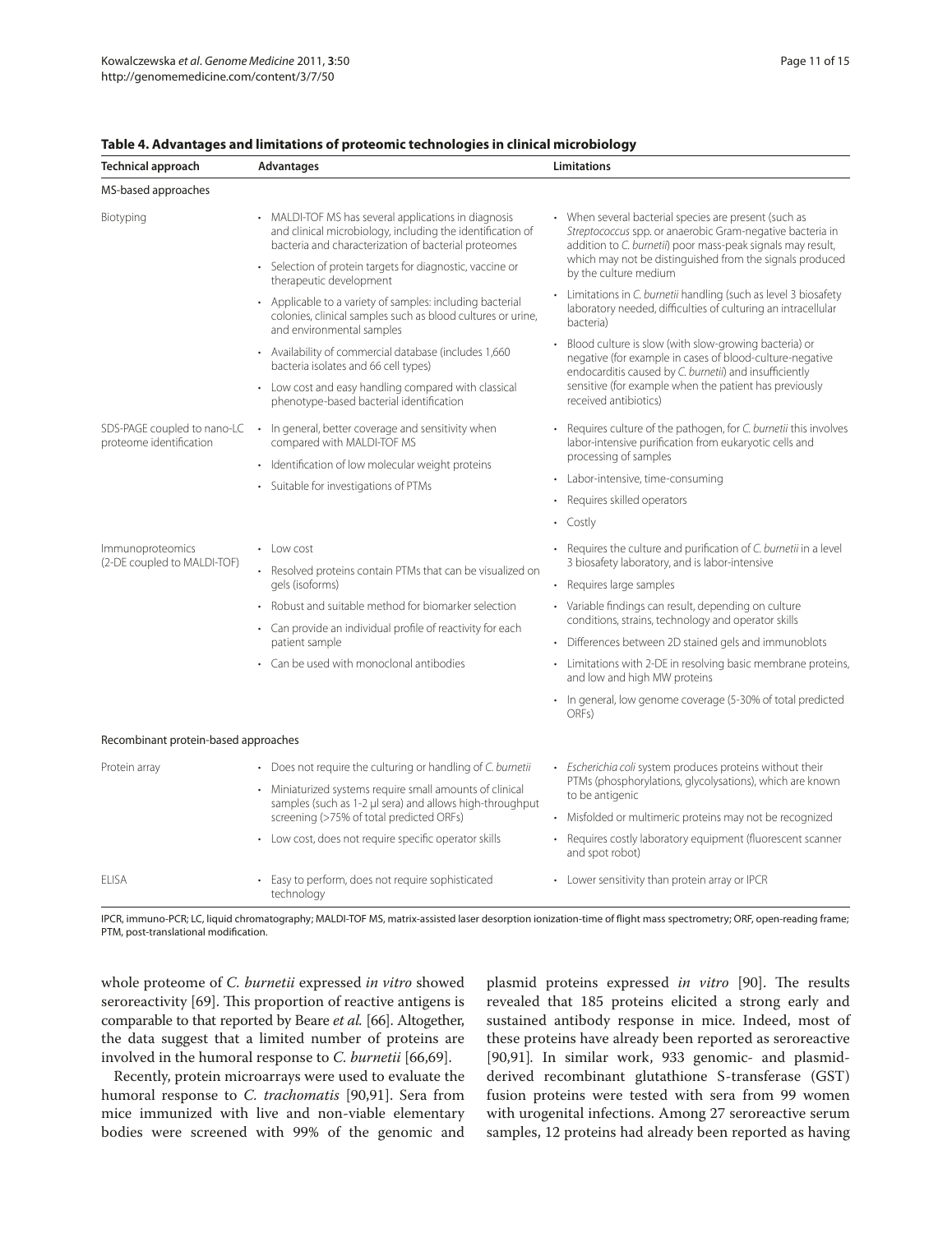diagnostic value and a further 15 proteins were newly identified [91]. Both studies narrowed down the number of seroreactive targets, showing that the number of proteins involved in the humoral host response is limited. A miniaturized protein microarray model has been used to investigate both the humoral response against *Burkholderia pseudomallei*, the causative agent of melioidosis (classified among the group B bioterrorism weapons by the CDC [92]), and *B. henselae*, the causative agent of cat scratch disease and infective endocarditis [93]. A few specific and sensitive antigens with diagnostic value are now available for a number of infectious diseases. The diagnostic potential of recombinant proteins might be useful in complementing the usual tests, but is insufficient to replace whole antigen- based serology of Q fever. The major drawback of recombinant proteins, generally expressed using *Escherichia coli*-based systems, is the lack of PTMs, which are of increasing interest for translational and clinical applications.

# **Conclusions and future directions**

The future of diagnostic testing relies upon the development of new technologies, and proteomics is rapidly contributing to this area (Table 4). More sensitive and specific tests for early-stage Q fever detection as well as reliable methods for clinical follow-up of patients are needed.

Proteomics is paving the way for serodiagnosis development by first selecting seroreactive protein candidates and then validating them in recombinant-proteinbased screening systems, such as classic ELISAs and large-scale comprehensive protein arrays. To date, however, none of the proteomics-based techniques has been applied for routine diagnosis of Q fever, mainly because the majority of the resulting discoveries are awaiting large-scale validation. Moreover, the equipment and resources available in diagnostic laboratories outside of large hospitals are generally insufficient for proteomic investigations, and the technology remains expensive and time-consuming.

One of the most important challenges in Q fever diagnosis is the detection of *C. burnetii* during the early stage of disease, because asymptomatic seroconversion is observed in only 60% of patients. Optimization of the conditions for obtaining specific MALDI-TOF signatures of *C. burnetii-*infected serum (acute Q fever) will be the first step towards the routine application of this technology. Moreover, in the event of a *C. burnetii* outbreak, MS-based approaches could be useful in strain subtyping, which in turn allows preventive measures and treatments to be used. Strain-specific proteins have been already characterized [19,20,94]. Considering that the immune response to recombinant proteins is limited, their routine use in acute Q fever diagnosis is doubtful. Nevertheless,

diagnoses made using recombinant-protein-based microarrays might enhance the discriminatory power of whole antigen-based serology and PCR. This can be particularly useful when searching for serum markers of chronic infection in 'at risk' patients.

The specificity of Q fever serology might also be enhanced by employing monoclonal antibodies raised against *C. burnetii*, and these are available in several laboratories [58,95-101]. Such approaches can be useful for the detection of *C. burnetii* infection using serum samples and immuno-PCR (IPCR) [102,103] when no such infection has been detected by classic whole antigen-based ELISA. Routine clinical applications are still needed for the detection of intracellular pathogens. An immune-MALDI-TOF MS [104] could be another alternative for investigating chronic Q fever samples (such as biopsies of infected organs). Even in this postgenomic era, however, new technologies are not yet able to replace the isolation and culturing of pathogens. The development of *C. burnetii* axenic medium was an enormous breakthrough [22] that has allowed the genetic manipulation of these bacteria. Indeed, a *C. burnetii* genetic mutant lacking the FtsZ protein has been generated [105]. Genetic manipulation of these bacteria will allow several new areas of investigation, including further proteomic studies of the immune response to *C. burnetti*, studies of the effectors of the T4SS, and investigation of the intracellular survival mechanisms of *C. burnetii*. The information garnered in such studies will, in turn, facilitate the development of more specific and sensitive diagnostic assays for Q fever.

#### **Abbreviations**

*adaA*, acute disease antigen A gene; Ank, ankyrin repeat-containing domain; CDC, Centers for Disease Control and Prevention; 2-DE, twodimensional electrophoresis; ELISA, enzyme-linked immunosorbent assay; FNRC, French National Reference Center; IFA, immunofluorescence assay; IgG, Immunoglobulin G; IgM, Immunoglobulin M; IgA, Immunoglobulin A; IPCR, immuno-PCR; IS, insertion sequence; LCV, large cell variant; LPS, lipopolysaccharide; MS, mass spectrometry; MW, molecular weight; OMP, outer-membrane protein; ORF, open-reading frame; PTM, post-translational modification; SCV, small cell variant; SDS-PAGE, sodium dodecyl sulphatepolyacrylamide gel electrophoresis; T4SS, type IV secretion system; UBT, urea breath test.

#### **Competing interests**

The authors declare that they have no competing interests.

#### **Acknowledgements**

This work was partially supported by a VEGA grant (Nos. 2/0156/11, 2/0031/11 and 2/0065/09) from the Slovak Academy of Sciences, Bratislava, Slovakia, and by a grant from the Direction Générale de l'Armement, 91710 Vert-le-Petit, France (No. CP209812DGA0004). It is also part of a bilateral project between CNRS France and SAS Slovakia (Nos. 22525-CNRS and 2-SAS).

#### **Author details**

1 URMITE, CNRS UMR 6236-IRD 198, Université de la Méditerranée, Faculté de Médecine, 27 Boulevard Jean Moulin, 13005 Marseille, France. <sup>2</sup>Institute of Virology, Slovak Academy of Sciences, Dúbravská cesta 9, 842 46 Bratislava, Slovak Republic.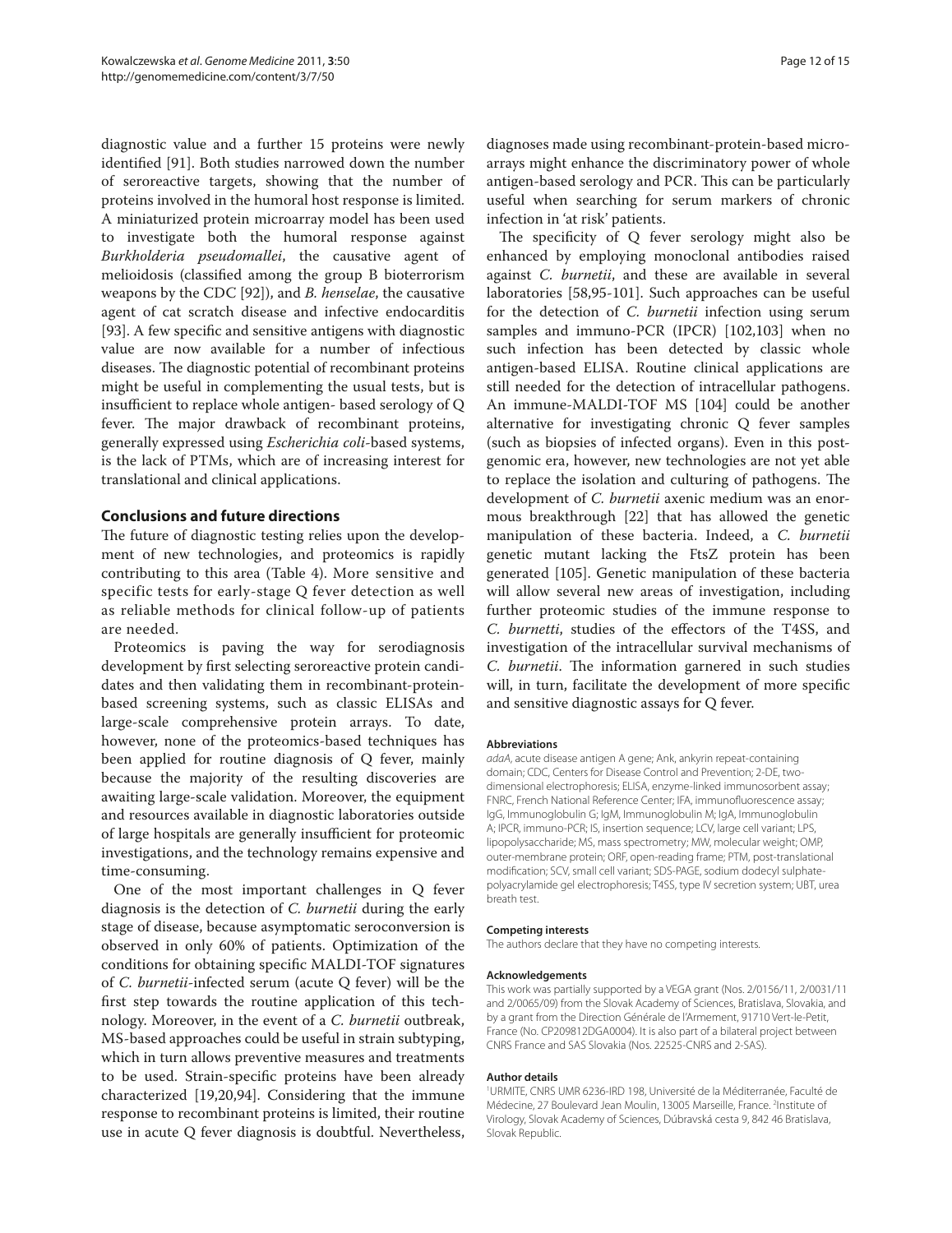#### Published: 29 July 2011

#### **References**

- 1. Angelakis E, Raoult D: Q Fever. *Vet Microbiol* 2010, 140:297-309.
- 2. Roest HI, Tilburg JJ, van der Hoek W, Vellema P, van Zijderveld FG, Klaassen CH: The Q fever epidemic in The Netherlands: history, onset, response and reflection. *Epidemiol Infect* 2010,139:1-12.
- 3. Miceli MH, Veryser AK, Anderson AD, Hofinger D, Lee SA, Tancik C: A case of person-to-person transmission of Q fever from an active duty serviceman to his spouse. *Vector Borne Zoonotic Dis* 2010, 10:539-541.
- Carcopino X, Raoult D, Bretelle F, Boubli L, Stein A: Q Fever during pregnancy: a cause of poor fetal and maternal outcome. *Ann N Y Acad Sci* 2009, 1166:79-89.
- 5. Frankel D, Richet H, Renvoise A, Raoult D: Q fever in France, 1985-2009. *Emerg Infect Dis* 2011, 17:350-356.
- 6. Enserink M: Infectious diseases. Questions abound in Q-fever explosion in The Netherlands. *Science* 2010, 327:266-267.
- 7. Klaassen CH, Nabuurs-Franssen MH, Tilburg JJ, Hamans MA, Horrevorts AM: Multigenotype Q fever outbreak, The Netherlands. *Emerg Infect Dis* 2009, 15:613-614.
- 8. Raoult D, Marrie T, Mege JL: Natural history and pathophysiology of Q fever. *Lancet Infect Dis* 2005, 5:219-226.
- 9. Gimenez DF: Staining *Rickettsiae* in yolk-sac cultures. *Stain Technol* 1964, 39:135-140.
- 10. Seshadri R, Paulsen IT, Eisen JA, Read TD, Nelson KE, Nelson WC: Complete genome sequence of the Q-fever pathogen *Coxiella burnetii*. *Proc Natl Acad Sci USA* 2003, 100:5455-5460.
- 11. Beare PA, Porcella SF, Seshadri R, Samuel JE, Heinzen RA: Preliminary assessment of genome differences between the reference Nine Mile isolate and two human endocarditis isolates of *Coxiella burnetii*. *Ann N Y Acad Sci* 2005, 1063:64-67.
- 12. Voth DE, Beare PA, Howe D, Sharma UM, Samoilis G, Cockrell D C: The *Coxiella burnetii* cryptic plasmid is enriched in genes encoding type IV secretion system substrates. *J Bacteriol* 2011, 193:1493-1503.
- 13. Beare PA, Unsworth N, Andoh M, Voth DE, Omsland A, Gilk SD: Comparative genomics reveal extensive transposon-mediated genomic plasticity and diversity among potential effector proteins within the genus *Coxiella*. *Infect Immun* 2009, 77:642-656.
- 14. Vadovic P, Fuleova A, Ihnatko R, Skultety L, Halada P, Toman R: Structural studies of lipid A from a lipopolysaccharide of the *Coxiella burnetii* isolate RSA 514 (Crazy). *Clin Microbiol Infect* 2009, 15:198-199.
- 15. Vadovic P, Slaba K, Fodorova M, Skultety L, Toman R: Structural and functional characterization of the glycan antigens involved in immunobiology of Q fever. *Ann N Y Acad Sci* 2005, 1063:149-153.
- 16. Toman R, Skultety L, Ihnatko R: *Coxiella burnetii* glycomics and proteomics — tools for linking structure to function. *Ann N Y Acad Sci* 2009, 1166:67-78.
- 17. Skultety LHM, Flores-Ramirez G, Miernyk JA, Ciampor F, Toman R, Sekeyova Z: Proteomic comparaison of virulent phase I and avirulent phase II of *Coxiella burnetii*, the causautive agent of Q fever. J Proteomics, 2011. in press.
- 18. Musso D, Raoult D: *Coxiella burnetii* blood cultures from acute and chronic Q-fever patients. *J Clin Microbiol* 1995, 33:3129-3132.
- 19. Skultety L, Hernychova L, Toman R, Hubalek M, Slaba K, Zechovska J: *Coxiella burnetii* whole cell lysate protein identification by mass spectrometry and tandem mass spectrometry. *Ann N Y Acad Sci* 2005, 1063:115-122.
- 20. Skultety L, Hernychova L, Bereghazyova E, Slaba K, Toman R: Detection of specific spectral markers of *Coxiella burnetii* isolates by MALDI-TOF mass spectrometry. *Acta Virol* 2007, 51:55-58.
- 21. Maurin M, Raoult D: Q fever. *Clin Microbiol Rev* 1999, 12:518-553.
- 22. Omsland A, Cockrell DC, Howe D, Fischer ER, Virtaneva K, Sturdevant DE: Host cell-free growth of the Q fever bacterium *Coxiella burnetii*. *Proc Natl Acad Sci USA* 2009, 106:4430-4434.
- 23. Battisti JM, Hicks LD, Minnick MF: A unique *Coxiella burnetii* lipoprotein involved in metal-binding (LimB). *Microbiology* 2011. *In press*
- 24. Gilk SD, Beare PA, Heinzen RA: *Coxiella burnetii* expresses a functional Δ24 sterol reductase. *J Bacteriol* 2010, 192:6154-6159.
- 25. Textoris J, Ban LH, Capo C, Raoult D, Leone M, Mege JL: Sex-related differences in gene expression following *Coxiella burnetii* infection in mice: potential role of circadian rhythm. *PLoS One* 2010, 5:e12190.
- 26. Leone M, Honstettre A, Lepidi H, Capo C, Bayard F, Raoult D: Effect of sex on *Coxiella burnetii* infection: protective role of 17beta-estradiol. *J Infect Dis*

2004, 189:339-345.

- 27. Voth DE, Heinzen RA: *Coxiella* type IV secretion and cellular microbiology. *Curr Opin Microbiol* 2009, 12:74-80.
- 28. Luhrmann A, Nogueira CV, Carey KL, Roy CR: Inhibition of pathogeninduced apoptosis by a *Coxiella burnetii* type IV effector protein. *Proc Natl Acad Sci USA* 2010, 107:18997-19001.
- 29. Chen C, Banga S, Mertens K, Weber MM, Gorbaslieva I, Tan Y: Large-scale identification and translocation of type IV secretion substrates by *Coxiella burnetii*. *Proc Natl Acad Sci USA* 2010, 107:21755-21760.
- 30. Coleman SA, Fischer ER, Howe D, Mead DJ, Heinzen RA: Temporal analysis of *Coxiella burnetii* morphological differentiation. *J Bacteriol* 2004, 186:7344-7352.
- 31. Coleman SA, Fischer ER, Cockrell DC, Voth DE, Howe D, Mead DJ: Proteome and antigen profiling of *Coxiella burnetii* developmental forms. *Infect Immun* 2007, 75:290-298.
- 32. Voth DE, Beare PA, Howe D, Sharma UM, Samoilis G, Cockrell DC, Omsland A, Heinzen RA: The *Coxiella burnetii* cryptic plasmid enriched in genes encoding type IV secretion system. *J Bacteriol* 2011, 193:1493-1503.
- 33. Samoilis G, Aivaliotis M, Vranakis I, Papadioti A, Tselentis Y, Tsiotis G: Proteomic screening for possible effector molecules secreted by the obligate intracellular pathogen *Coxiella burnetii*. *J Proteome Res* 2010, 9:1619-1626.
- 34. Voth DE, Howe D, Beare PA, Vogel JP, Unsworth N, Samuel JE: The *Coxiella burnetii* ankyrin repeat domain-containing protein family is heterogeneous, with C-terminal truncations that influence Dot/Icmmediated secretion. *J Bacteriol* 2009, 191:4232-4242.
- 35. Tissot-Dupont H, Raoult D: Q fever. *Infect Dis Clin North Am* 2008, 22:505-514.
- 36. Imbert G, La Scola B: Diagnosis of Q fever using indirect microimmunofluorescence. *Methods Mol Biol* 2006, 345:197-202.
- 37. Fournier PE, Raoult D: Comparison of PCR and serology assays for early diagnosis of acute Q fever. *J Clin Microbiol* 2003, 41:5094-5098.
- 38. La Scola B: Current laboratory diagnosis of Q fever. *Semin Pediatr Infect Dis* 2002, 13:257-262.
- 39. Lepidi H, Casalta JP, Fournier PE, Habib G, Collart F, Raoult D: Quantitative histological examination of mechanical heart valves. *Clin Infect Dis* 2005, 40:655-661.
- 40. Fenollar F, Fournier PE, Raoult D: Molecular detection of *Coxiella burnetii* in the sera of patients with Q fever endocarditis or vascular infection. *J Clin Microbiol* 2004, 42:4919-4924.
- 41. Klee SR, Ellerbrok H, Tyczka J, Franz T, Appel B: Evaluation of a real-time PCR assay to detect *Coxiella burnetii*. *Ann N Y Acad Sci* 2006, 1078:563-565.
- 42. Tilburg JJ, Nabuurs-Franssen MH, van Hannen EJ, Horrevorts AM, Melchers WJ, Klaassen CH: Contamination of commercial PCR master mix with DNA from *Coxiella burnetii. J Clin Microbiol* 2010, 48:4634-4635.
- 43. Tilburg JJ, Melchers WJ, Pettersson AM, Rossen JW, Hermans MH, van Hannen EJ: Interlaboratory evaluation of different extraction and real-time PCR methods for detection of *Coxiella burnetii* DNA in serum. *J Clin Microbiol* 2010, 48:3923-3927.
- 44. Dupont HT, Thirion X, Raoult D: Q fever serology: cutoff determination for microimmunofluorescence. *Clin Diagn Lab Immunol* 1994, 1:189-196.
- 45. Tilburg JJ, Horrevorts AM, Peeters MF, Klaassen CH, Rossen JW: Identification by genotyping of a commercial antigen preparation as the source of a laboratory contamination with Q fever and as an unexpected rich source of control DNA. *J Clin Microbiol* 2010, 49:383-384.
- 46. Boden K, Wagner-Wiening C, Seidel T, Baier M, Bischof W, Straube E: Diagnosis of acute Q fever with emphasis on enzyme-linked immunosorbent assay and nested polymerase chain reaction regarding the time of serum collection. *Diagn Microbiol Infect Dis* 2010, 68:110-116.
- 47. Fournier PE, Marrie TJ, Raoult D: Diagnosis of Q fever. *J Clin Microbiol* 1998, 36:1823-1834.
- 48. Li JS, Sexton DJ, Mick N, Nettles R, Fowler VG, Jr., Ryan T: Proposed modifications to the Duke criteria for the diagnosis of infective endocarditis. *Clin Infect Dis* 2000, 30:633-638.
- 49. Musso D, Raoult D: Serological cross-reactions between *Coxiella burnetii* and *Legionella micdadei*. *Clin Diagn Lab Immunol* 1997, 4:208-212.
- 50. La Scola B, Raoult D: Serological cross-reactions between *Bartonella quintana*, *Bartonella henselae*, and *Coxiella burnetii*. *J Clin Microbiol* 1996, 34:2270-2274.
- 51. Dupont HT, Brouqui P, Faugere B, Raoult D: Prevalence of antibodies to *Coxiella burnetti*, *Rickettsia conorii*, and *Rickettsia typhi* in seven African countries. *Clin Infect Dis* 1995, 21:1126-1133.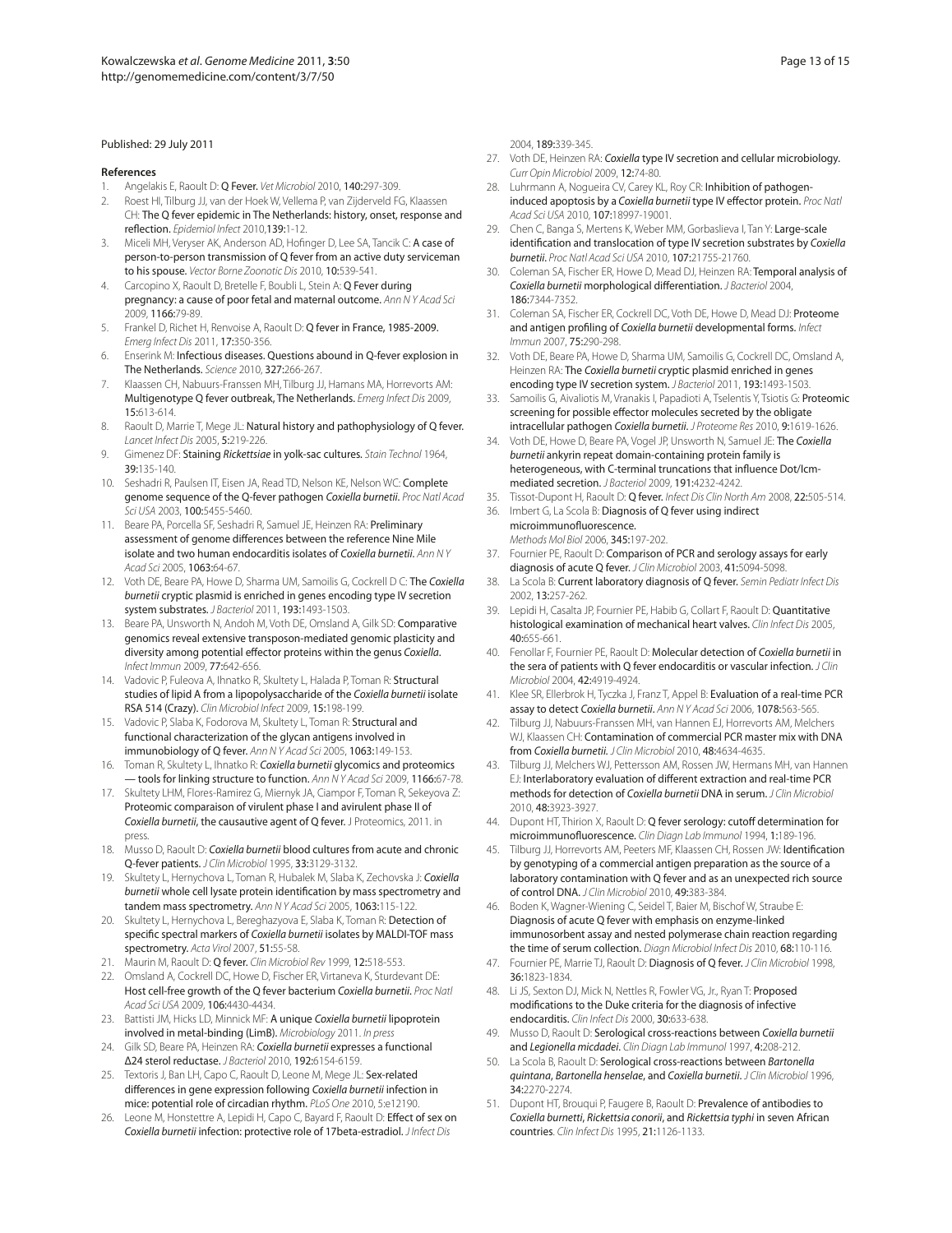- 52. Gouriet F, Levy PY, Samson L, Drancourt M, Raoult D; Comparison of the new InoDiag automated fluorescence multiplexed antigen microarray to the reference technique in the serodiagnosis of atypical bacterial pneumonia. *Clin Microbiol Infect* 2008, 14:1119-1127.
- 53. Gouriet F, Samson L, Delaage M, Mainardi J L, Meconi S, Drancourt M: Multiplexed whole bacterial antigen microarray, a new format for the automation of serodiagnosis: the culture-negative endocarditis paradigm. *Clin Microbiol Infect* 2008, 14:1112-1118.
- 54. Skultety L, Hernychova L, Toman R, Kroca M, Stulik J, Macela A: Initial peptide mass fingerprinting analysis of proteins obtained by lysis of *Coxiella burnetii* cells. *Acta Virol* 2004, 48:29-33.
- 55. Pierce CY, Barr JR, Woolfitt AR, Moura H, Shaw EI, Thompson HA: Strain and phase identification of the U.S. category B agent *Coxiella burnetii* by matrix assisted laser desorption/ionization time-of-flight mass spectrometry and multivariate pattern recognition. *Anal Chim Acta* 2007, 583:23-31.
- 56. Papadioti A, Markoutsa S, Vranakis I, Tselentis Y, Karas M, Psaroulaki A: A proteomic approach to investigate the differential antigenic profile of two *Coxiella burnetii* strains. *J Proteomics* 2011, 74:1150-1159.
- 57. Sekeyova Z, Kowalczewska M, Decloquement P, Pelletier N, Spitalska E, Raoult D: Identification of protein candidates for the serodiagnosis of Q fever endocarditis by an immunoproteomic approach. *Eur J Clin Microbiol Infect Dis* 2009, 28:287-295.
- 58. Sekeyova Z, Kowalczewska M, Vincentelli R, Decloquement P, Flores-Ramirez G, Skultety L: Characterization of antigens for Q fever serodiagnostics. *Acta Virol* 2010, 54:173-180.
- 59. Flores-Ramirez G, Toman R, Sekeyova Z, Skultety L: *In silico* prediction and identification of outer membrane proteins and lipoproteins from *Coxiella burnetii* by the mass spectrometry techniques. *Clin Microbiol Infect* 2009, 15:196-197.
- 60. Seng P, Drancourt M, Gouriet F, La Scola B, Fournier PE, Rolain JM: Ongoing revolution in bacteriology: routine identification of bacteria by matrixassisted laser desorption ionization time-of-flight mass spectrometry. *Clin Infect Dis* 2009, 49:543-551.
- 61. Murray PR: Matrix-assisted laser desorption ionization time-of-flight mass spectrometry: usefulness for taxonomy and epidemiology. *Clin Microbiol Infect* 2010, 16:1626-1630.
- 62. Hernychova L, Toman R, Ciampor F, Hubalek M, Vackova J, Macela A: Detection and identification of *Coxiella burnetii* based on the mass spectrometric analyses of the extracted proteins. *Anal Chem* 2008, 80:7097-7104.
- 63. Zhang G, To H, Russell KE, Hendrix LR, Yamaguchi T, Fukushi H: Identification and characterization of an immunodominant 28-kilodalton *Coxiella burnetii* outer membrane protein specific to isolates associated with acute disease. *Infect Immun* 2005, 73:1561-1567.
- 64. Hendrix LR, Mallavia LP, Samuel JE: Cloning and sequencing of *Coxiella burnetii* outer membrane protein gene *com1*. *Infect Immun* 1993, 61:470-477.
- 65. Chao CC, Chen HW, Li X, Xu WB, Hanson B, Ching WM: Identification, cloning, and expression of potential diagnostic markers for Q fever. *Ann N Y Acad Sci* 2005, 1063:76-78.
- 66. Beare PA, Chen C, Bouman T, Pablo J, Unal B, Cockrell DC: Candidate antigens for Q fever serodiagnosis revealed by immunoscreening of a *Coxiella burnetii* protein microarray. *Clin Vaccine Immunol* 2008, 15:1771-1779.
- 67. Chen C, Bouman TJ, Beare PA, Mertens K, Zhang GQ, Russell-Lodrigue KE: A systematic approach to evaluate humoral and cellular immune responses to *Coxiella burnetii* immunoreactive antigens. *Clin Microbiol Infect* 2009, 15:156-157.
- 68. Deringer JR, Chen C, Samuel JE, Brown WC: Immunoreactive *Coxiella burnetii* Nine Mile proteins separated by 2D electrophoresis and identified by tandem mass spectrometry. *Microbiology* 2010, 157:526-542.
- 69. Vigil A, Ortega R, Nakajima-Sasaki R, Pablo J, Molina DM, Chao CC: Genomewide profiling of humoral immune response to *Coxiella burnetii* infection by protein microarray. *Proteomics* 2010, 10:2259-2269.
- 70. Bini L, Sanchez-Campillo M, Santucci A, Magi B, Marzocchi B, Comanducci M: Mapping of *Chlamydia trachomatis* proteins by immobilinepolyacrylamide two-dimensional electrophoresis: spot identification by N-terminal sequencing and immunoblotting. *Electrophoresis* 1996, 17:185-190.
- 71. Birkelund S, Bini L, Pallini V, Sanchez-Campillo M, Liberatori S, Clausen JD: Characterization of *Chlamydia trachomatis* l2-induced tyrosinephosphorylated HeLa cell proteins by two-dimensional gel

electrophoresis. *Electrophoresis* 1997, 18:563-567.

- 72. Sanchez-Campillo M, Bini L, Comanducci M, Raggiaschi R, Marzocchi B, Pallini V: Identification of immunoreactive proteins of *Chlamydia trachomatis* by Western blot analysis of a two-dimensional electrophoresis map with patient sera. *Electrophoresis* 1999, 20:2269-2279.
- 73. Jungblut PR, Schiele F, Zimny-Arndt U, Ackermann R, Schmid M, Lange S: *Helicobacter pylori* proteomics by 2-DE/MS, 1-DE-LC/MS and functional data mining. *Proteomics* 2010, 10:182-193.
- 74. Bumann D, Jungblut PR, Meyer TF: *Helicobacter pylori* vaccine development based on combined subproteome analysis. *Proteomics* 2004, 4:2843-2848.
- Bernarde C, Khoder G, Lehours P, Burucoa C, Fauchere JL, Delchier JC: Proteomic *Helicobacter pylori* biomarkers discriminative of low-grade gastric MALT lymphoma and duodenal ulcer. *Proteomics Clin Appl* 2009, 3:672-681.
- 76. Bernarde C, Lehours P, Lasserre JP, Castroviejo M, Bonneu M, Megraud F: Complexomics study of two *Helicobacter pylori* strains of two pathological origins: potential targets for vaccine development and new insight in bacteria metabolism. *Mol Cell Proteomics* 2010, 9:2796-2826.
- 77. Mullaney E, Brown PA, Smith SM, Botting CH, Yamaoka YY, Terres AM: Proteomic and functional characterization of the outer membrane vesicles from the gastric pathogen *Helicobacter pylori*. *Proteomics Clin Appl* 2009, 3:785-796.
- 78. Havlasova J, Hernychova L, Halada P, Pellantova V, Krejsek J, Stulik J: Mapping of immunoreactive antigens of *Francisella tularensis* live vaccine strain. *Proteomics* 2002, 2:857-867.
- 79. Havlasova J, Hernychova L, Brychta M, Hubalek M, Lenco J, Larsson P: Proteomic analysis of anti-*Francisella tularensis* LVS antibody response in murine model of tularemia. *Proteomics* 2005, 5:2090-2103.
- 80. Twine S, Bystrom M, Chen W, Forsman M, Golovliov I, Johansson A: A mutant of *Francisella tularensis* strain SCHU S4 lacking the ability to express a 58-kilodalton protein is attenuated for virulence and is an effective live vaccine. *Infect Immun* 2005, 73:8345-8352.
- 81. Twine SM, Mykytczuk NC, Petit M, Tremblay TL, Lanthier P, Conlan JW: *Francisella tularensis* proteome: low levels of ASB-14 facilitate the visualization of membrane proteins in total protein extracts. *J Proteome Res* 2005, 4:1848-1854.
- 82. Twine SM, Petit MD, Shen H, Mykytczuk NC, Kelly JF, Conlan JW: Immunoproteomic analysis of the murine antibody response to successful and failed immunization with live anti-*Francisella* vaccines. *Biochem Biophys Res Commun* 2006, 346:999-1008.
- 83. Zhao G, Zhu L, Feng E, Cao X, Shang N, Liu X: A novel anti-virulence gene revealed by proteomic analysis in *Shigella flexneri* 2a. *Proteome Sci* 2010, 8:30.
- 84. Pieper R, Zhang Q, Parmar PP, Huang ST, Clark DJ, Alami H: The *Shigella dysenteriae* serotype 1 proteome, profiled in the host intestinal environment, reveals major metabolic modifications and increased expression of invasive proteins. *Proteomics* 2009, 9:5029-5045.
- 85. Kowalczewska M, Fenollar F, Lafitte D, Raoult D: Identification of candidate antigen in Whipple's disease using a serological proteomic approach. *Proteomics* 2006, 6:3294-3305.
- 86. Kowalczewska M, Raoult D: Advances in *Tropheryma whipplei* research: the rush to find biomarkers for Whipple's disease. *Future Microbiol* 2007, 2:631-642.
- 87. Eberhardt C, Engelmann S, Kusch H, Albrecht D, Hecker M, Autenrieth IB: Proteomic analysis of the bacterial pathogen *Bartonella henselae* and identification of immunogenic proteins for serodiagnosis. *Proteomics* 2009, 9:1967-1981.
- 88. Saisongkorh W, Kowalczewska M, Azza S, Decloquement P, Rolain JM, Raoult D: Identification of candidate proteins for the diagnosis of *Bartonella henselae* infections using an immunoproteomic approach. *FEMS Microbiol Lett* 2010, 310:158-167.
- 89. Minnick MF, Heinzen RA, Frazier ME, Mallavia LP: Characterization and expression of the cbbE' gene of *Coxiella burnetii*. *J Gen Microbiol* 1990, 136:1099-1107.
- 90. Cruz-Fisher MI, Cheng C, Sun G, Pal S, Teng A, Molina DM : Identification of immunodominant antigens by probing a whole *Chlamydia* ORFome microarray using sera from immunized mice. *Infect Immun* 2010, 79:246-257.
- 91. Wang J, Zhang Y, Lu C, Lei L, Yu P, Zhong G: A genome-wide profiling of the humoral immune response to *Chlamydia trachomatis* infection reveals vaccine candidate antigens expressed in humans. *J Immunol* 2010,